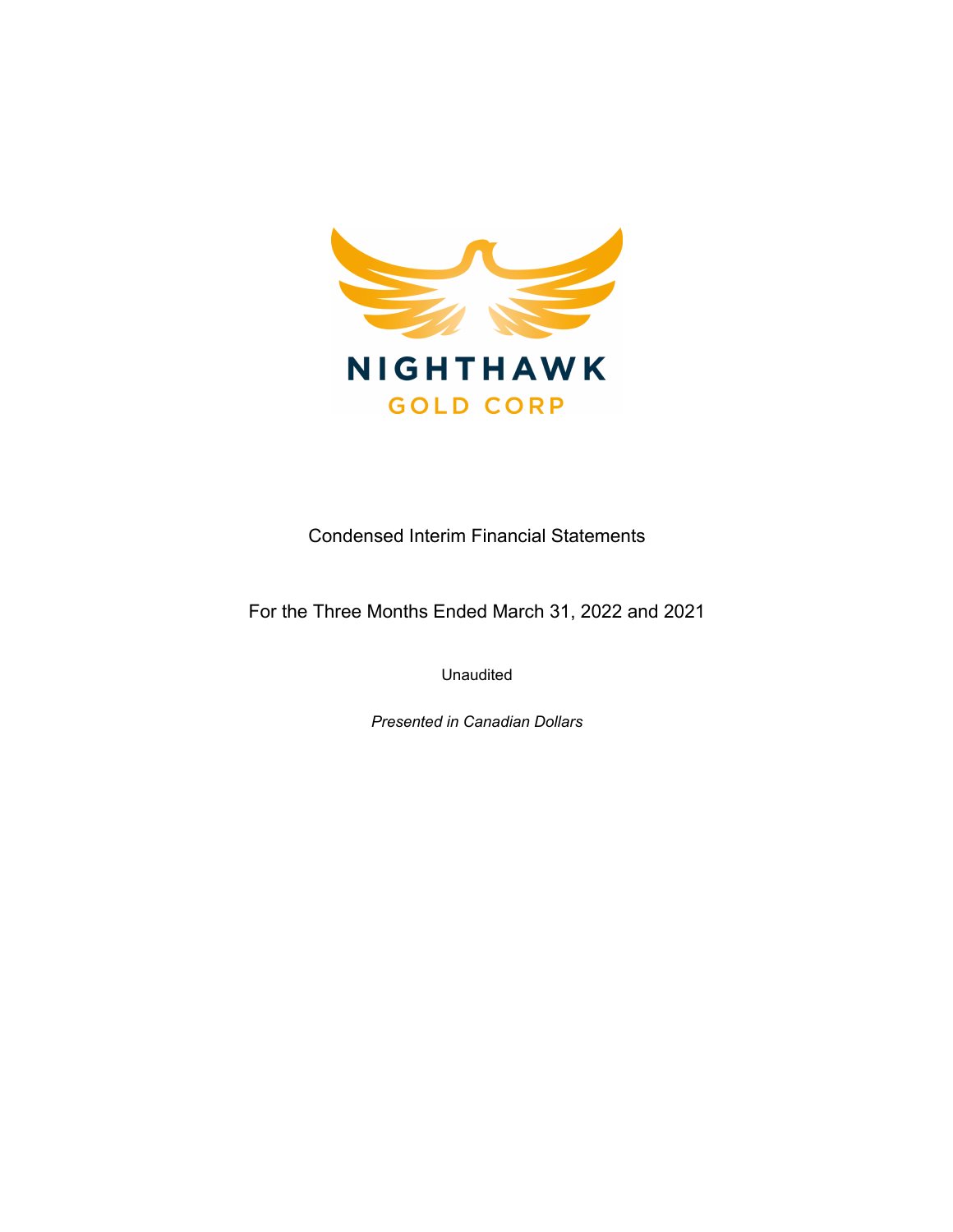

May 12, 2022

#### **MANAGEMENT'S RESPONSIBILITY FOR THE CONDENSED INTERIM FINANCIAL STATEMENTS**

The accompanying unaudited condensed interim financial statements of Nighthawk Gold Corp. ("**Nighthawk**") are the responsibility of the Board of Directors and executive management. The unaudited condensed interim financial statements have been prepared by management, on behalf of the Board of Directors, in accordance with International Financial Reporting Standards ("**IFRS**") as issued by the International Accounting Standards Board. These unaudited condensed interim financial statements do not include all of the disclosures required for annual financial statements and therefore should be read in conjunction with Nighthawk's audited annual consolidated financial statements and notes thereto for the year ended December 31, 2021. These unaudited condensed interim financial statements follow the same significant accounting policies and methods of application as those included in Nighthawk's most recent audited annual consolidated financial statements, except as described in note 3. Management acknowledges responsibility for the preparation and presentation of the financial statements, including responsibility for significant accounting judgments and estimates and the choice of accounting principles and methods that are appropriate to Nighthawk's circumstances. In the opinion of management, the unaudited condensed interim financial statements have been prepared within acceptable limits of materiality and are in accordance with International Accounting Standard 34, Interim Financial Reporting using accounting policies consistent with IFRS appropriate in the circumstances.

Management has established processes, which are in place to provide it sufficient knowledge to support management representations that it has exercised reasonable diligence that (i) the unaudited condensed interim financial statements do not contain any untrue statement of material fact or omit to state a material fact required to be stated or that is necessary to make a statement not misleading in light of the circumstances under which it is made, as of the date of, and for the periods presented by, the unaudited condensed interim financial statements and (ii) the unaudited condensed interim financial statements fairly present in all material respects the financial condition, results of operations and cash flows of Nighthawk, as of the date of and for the period presented by the unaudited condensed interim financial statements.

The Board of Directors is responsible for reviewing and approving the financial statements and for ensuring that management fulfills its financial reporting responsibilities. An Audit Committee assists the Board of Directors in fulfilling this responsibility. The Audit Committee meets with management to review the internal controls over the financial reporting process, the financial statements and the auditors' report. The Audit Committee also reviews Nighthawk's Management's Discussion and Analysis to ensure that the financial information reported therein is consistent with the information presented in the financial statements. The Audit Committee reports its findings to the Board of Directors for its consideration in approving the financial statements for issuance to the shareholders.

Management recognizes its responsibility for conducting Nighthawk's affairs in compliance with established financial standards, and applicable laws and regulations, and for maintaining proper standards of conduct for its activities.

Keyvan Salehi President & Chief Executive Officer

(Signed) *"Keyvan Salehi"* (Signed) *"Michael Leskovec"*

Michael Leskovec Chief Financial Officer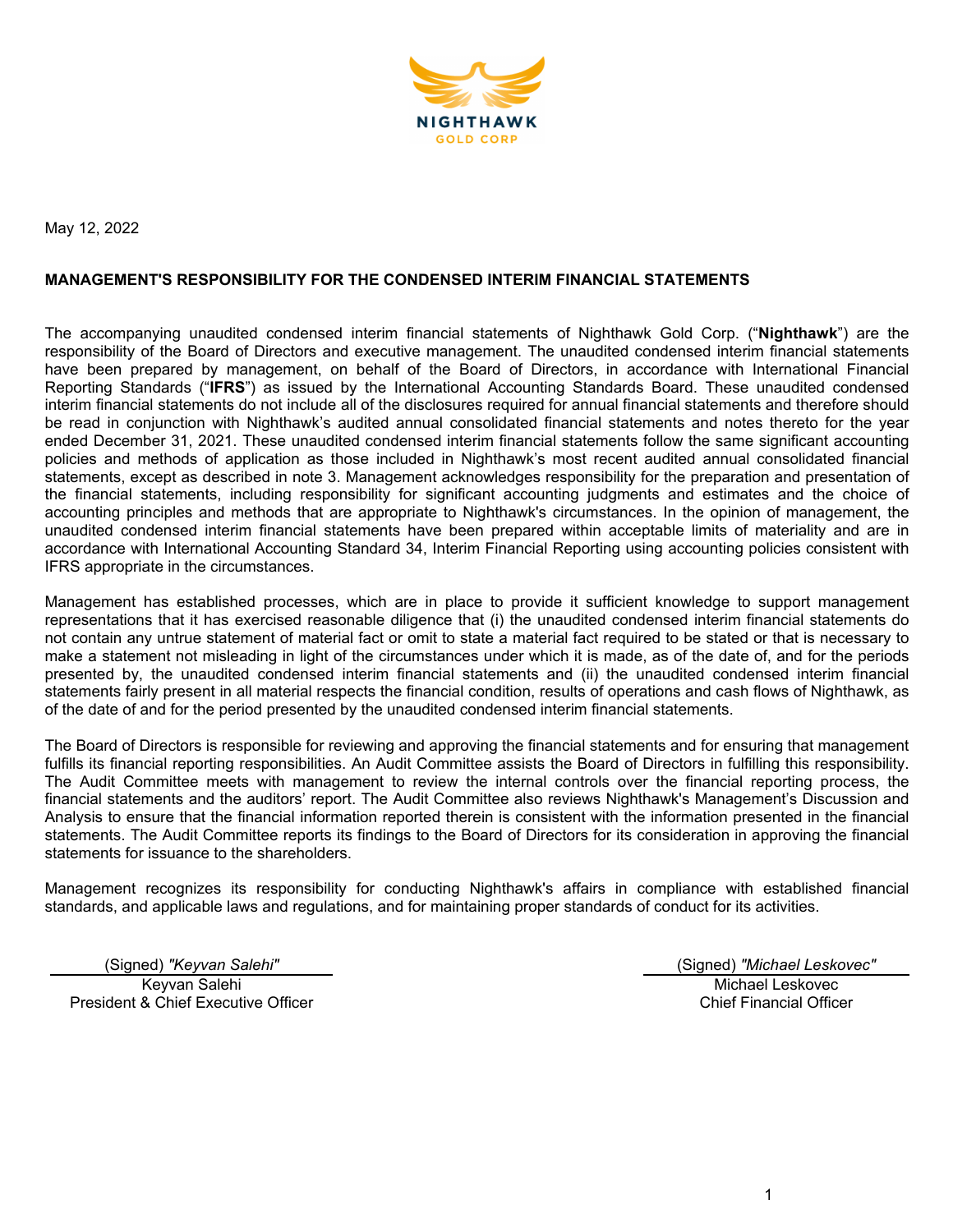

# **NIGHTHAWK GOLD CORP. CONDENSED INTERIM STATEMENTS OF FINANCIAL POSITION**

Presented in Canadian Dollars

|                                                                        | March 31,<br>2022   | December 31,<br>2021     |
|------------------------------------------------------------------------|---------------------|--------------------------|
|                                                                        | Unaudited           | Audited                  |
| <b>ASSETS</b>                                                          |                     |                          |
| <b>Current Assets</b>                                                  |                     |                          |
| Cash and cash equivalents                                              | \$<br>11,444,588 \$ | 13,827,773               |
| Amounts receivable                                                     | 208,546             | 227,784                  |
| Prepaid expenses and supplies                                          | 1,752,250           | 1,182,964                |
|                                                                        | 13,405,384          | 15,238,521               |
| <b>Non-current Assets</b>                                              |                     |                          |
| Restricted cash (note 5)                                               | 4,749,566           | 4,749,566                |
| Property plant and equipment (note 6)                                  | 109,877             |                          |
| Exploration and evaluation assets (note 7)                             | 12,688,920          | 12,306,231               |
|                                                                        | 17,548,363          | 17,055,797               |
|                                                                        | \$                  | 30,953,747 \$ 32,294,318 |
| <b>LIABILITIES</b>                                                     |                     |                          |
| <b>Current Liabilities</b>                                             |                     |                          |
| Accounts payable and accrued liabilities                               | \$<br>2,375,200 \$  | 1,012,485                |
|                                                                        |                     |                          |
| <b>Non-current Liabilities</b><br>Flow-through share premium liability | 1,053,131           | 1,512,854                |
| Provision for service obligation (note 8)                              | 3,012,314           | 3,012,314                |
| Reclamation provision (note 9)                                         | 910,329             | 910,329                  |
|                                                                        | 4,975,774           | 5,435,497                |
|                                                                        |                     |                          |
| <b>SHAREHOLDERS' EQUITY</b>                                            |                     |                          |
| Share capital (note 10(a))                                             | 134, 167, 785       | 133,839,348              |
| Warrant reserve (note 10(b))                                           | 4,002,500           | 4,002,500                |
| Share-based payment reserve (note 10(c))                               | 21,278,605          | 20,834,490               |
| <b>Accumulated deficit</b>                                             | (135, 846, 117)     | (132, 830, 002)          |
|                                                                        | 23,602,773          | 25,846,336               |
|                                                                        | 30,953,747 \$<br>\$ | 32,294,318               |

# **Subsequent Event** *(note 15)*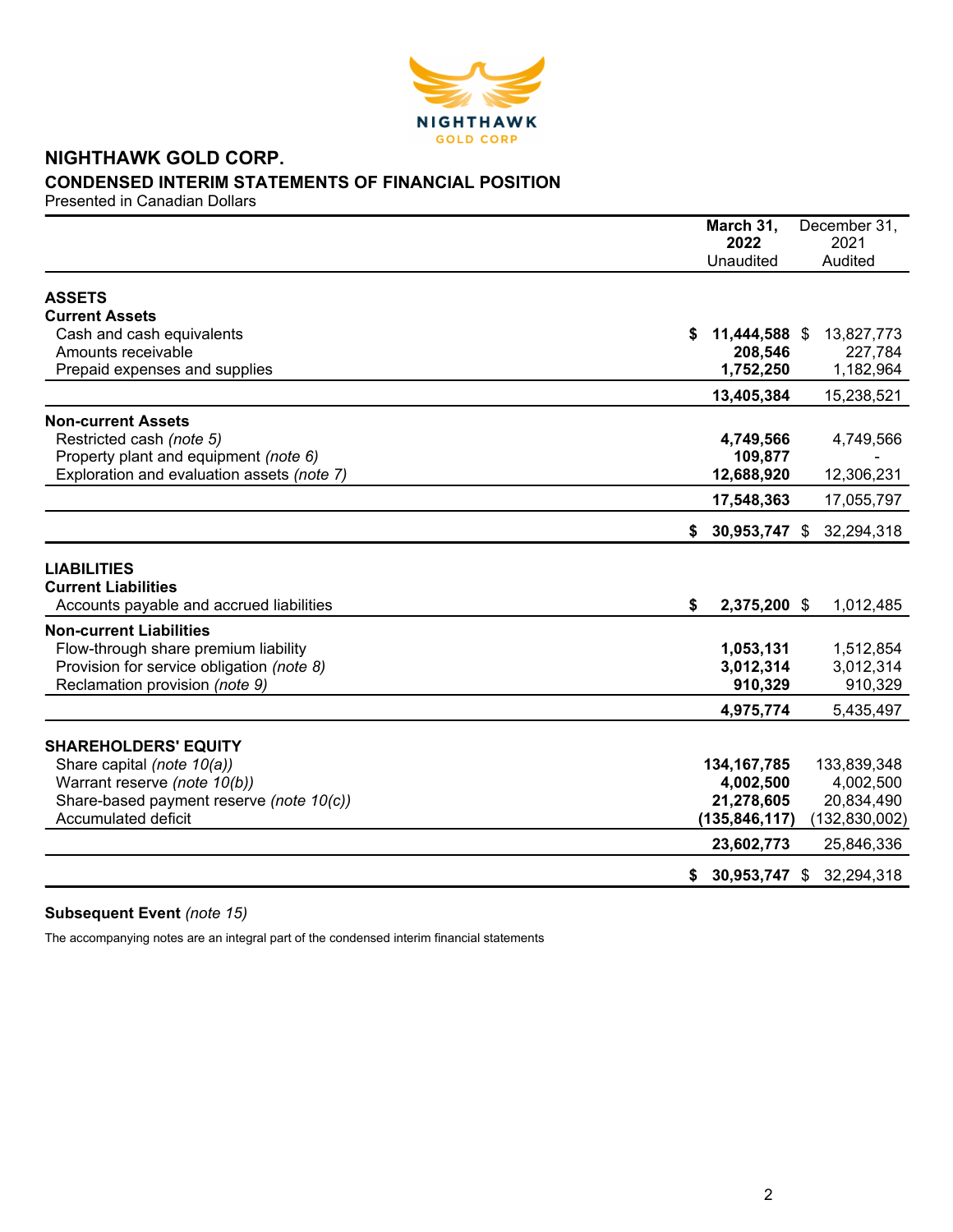

# **NIGHTHAWK GOLD CORP.**

# **CONDENSED INTERIM STATEMENTS OF LOSS AND COMPREHENSIVE LOSS**

Presented in Canadian Dollars Unaudited

| For the three months ended March 31,                | 2022                   | 2021        |
|-----------------------------------------------------|------------------------|-------------|
|                                                     |                        |             |
| <b>Operating Expenses</b>                           |                        |             |
| <b>General and Administrative Expenses</b>          |                        |             |
| Salaries, director and consulting fees (note 12)    | \$<br>453,896 \$       | 371,279     |
| Shareholder communication and marketing             | 152,343                | 92,583      |
| Regulatory                                          | 83,567                 | 59,298      |
| Office and administration                           | 75,396                 | 61,382      |
| Professional fees                                   | 68,921                 | 53,127      |
| Travel                                              | 46,639                 | 579         |
| Stock-based compensation (note 10(c))               | 435,227                | 246,967     |
|                                                     | 1,315,989              | 885,215     |
| <b>Exploration and Evaluation Expenses (note 7)</b> | 2,200,565              | 3,027,679   |
| <b>Operating Loss</b>                               | 3,516,554              | 3,912,894   |
| <b>Other Income</b>                                 |                        |             |
| Flow-through share premium                          | 459,723                | 601,276     |
| Gain on debt settlement (note 7)                    | 21,563                 | 26,000      |
| Interest income                                     | 9,645                  | 10,646      |
| Other income                                        | 9,508                  |             |
| <b>Total Other Income</b>                           | 500,439                | 637,922     |
|                                                     |                        |             |
| <b>Net Loss and Comprehensive Loss</b>              | \$<br>$(3,016,115)$ \$ | (3,274,972) |
| Net Loss Per Share (note 11):                       |                        |             |
| <b>Basic and Fully Diluted</b>                      | \$<br>$(0.03)$ \$      | (0.06)      |
|                                                     |                        |             |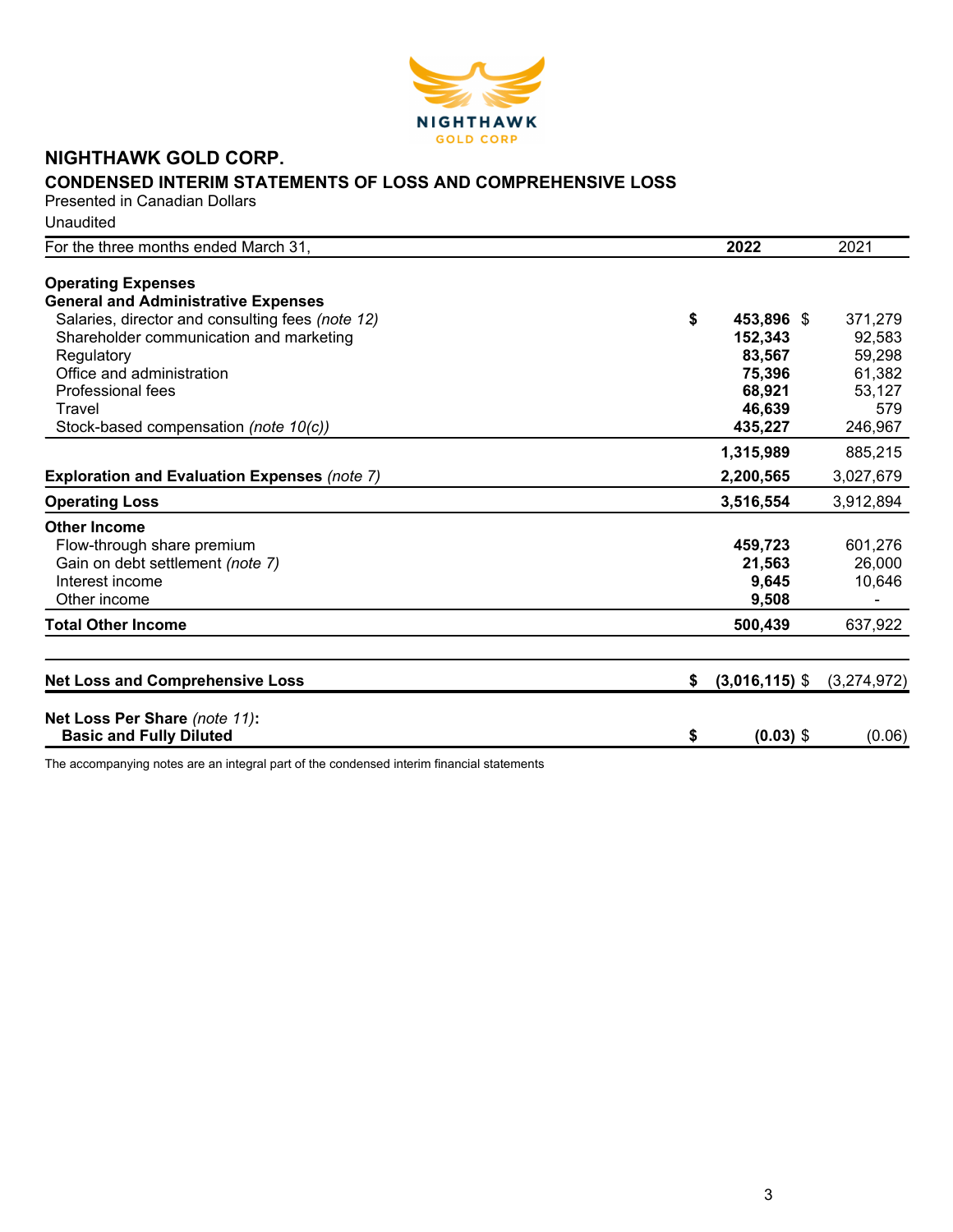

# **NIGHTHAWK GOLD CORP. CONDENSED INTERIM STATEMENTS OF CHANGES IN SHAREHOLDERS' EQUITY**

Presented in Canadian Dollars

Unaudited

|                                                                 | Share capital |    | <b>Warrant reserve</b> |    | Share-based<br>payment reserve | <b>Accumulated</b><br>deficit<br>Note $3(b)$ | <b>Total equity</b> |
|-----------------------------------------------------------------|---------------|----|------------------------|----|--------------------------------|----------------------------------------------|---------------------|
| Balance at December 31, 2020                                    | \$104,003,121 | \$ | 516,712                | S. | 18,567,340                     | \$ (103, 954, 066)                           | 19,133,107          |
| Issuance of common shares for Kim and Cass Option (note 7)      | 374,000       |    |                        |    |                                |                                              | 374,000             |
| Stock-based compensation (note 10(c))                           |               |    |                        |    | 246,967                        |                                              | 246,967             |
| Net loss for the period                                         |               |    |                        |    |                                | (3,274,972)                                  | (3,274,972)         |
| Balance at March 31, 2021                                       | \$104,377,121 | \$ | 516,712                | S. | 18,814,307                     | \$ (107, 229, 038)                           | 16,479,102          |
| Issuance of shares on April 8, 2021, net of cash share issuance |               |    |                        |    |                                |                                              |                     |
| costs of \$745,962 (note 10(a))                                 | 10,200,538    |    |                        |    |                                |                                              | 10,200,538          |
| Issuance of shares on July 7, 2021, net of cash share issue     |               |    |                        |    |                                |                                              |                     |
| costs of \$2,010,680 (note 10(a))                               | 24,994,503    |    |                        |    |                                |                                              | 24,994,503          |
| Issuance of shares on December 9, 2021, net of cash share       |               |    |                        |    |                                |                                              |                     |
| issue costs of \$395,724 (note 10(a))                           | 5,234,276     |    |                        |    |                                |                                              | 5,234,276           |
| Flow-through share premium                                      | (7, 187, 340) |    |                        |    |                                |                                              | (7, 187, 340)       |
| Fair value of warrants issued                                   | (4,002,500)   |    | 4,002,500              |    |                                |                                              |                     |
| Exercise of share units                                         | 222,750       |    |                        |    | (222, 750)                     |                                              |                     |
| Expiry of warrants                                              |               |    | (516, 712)             |    | 516,712                        |                                              |                     |
| Stock-based compensation (note 10(c))                           |               |    |                        |    | 1,700,258                      |                                              | 1,700,258           |
| Stock-based payment for services                                |               |    |                        |    | 25,963                         |                                              | 25,963              |
| Net loss for the period                                         |               |    |                        |    |                                | (25,600,964)                                 | (25,600,964)        |
| <b>Balance at December 31, 2021</b>                             | \$133,839,348 | S. | 4,002,500              |    | 20,834,490                     | \$ (132,830,002)                             | 25,846,336          |
| Issuance of common shares for Kim and Cass Option (note 7)      | 328,437       |    |                        |    |                                |                                              | 328,437             |
| Stock-based compensation (note 10(c))                           |               |    |                        |    | 435,227                        |                                              | 435,227             |
| Stock-based payment for services                                |               |    |                        |    | 8,888                          |                                              | 8,888               |
| Net loss for the period                                         |               |    |                        |    |                                | (3,016,115)                                  | (3,016,115)         |
| Balance at March 31, 2022                                       | \$134,167,785 | S  | 4,002,500              | S. | 21,278,605                     | \$ (135, 846, 117)                           | 23,602,773          |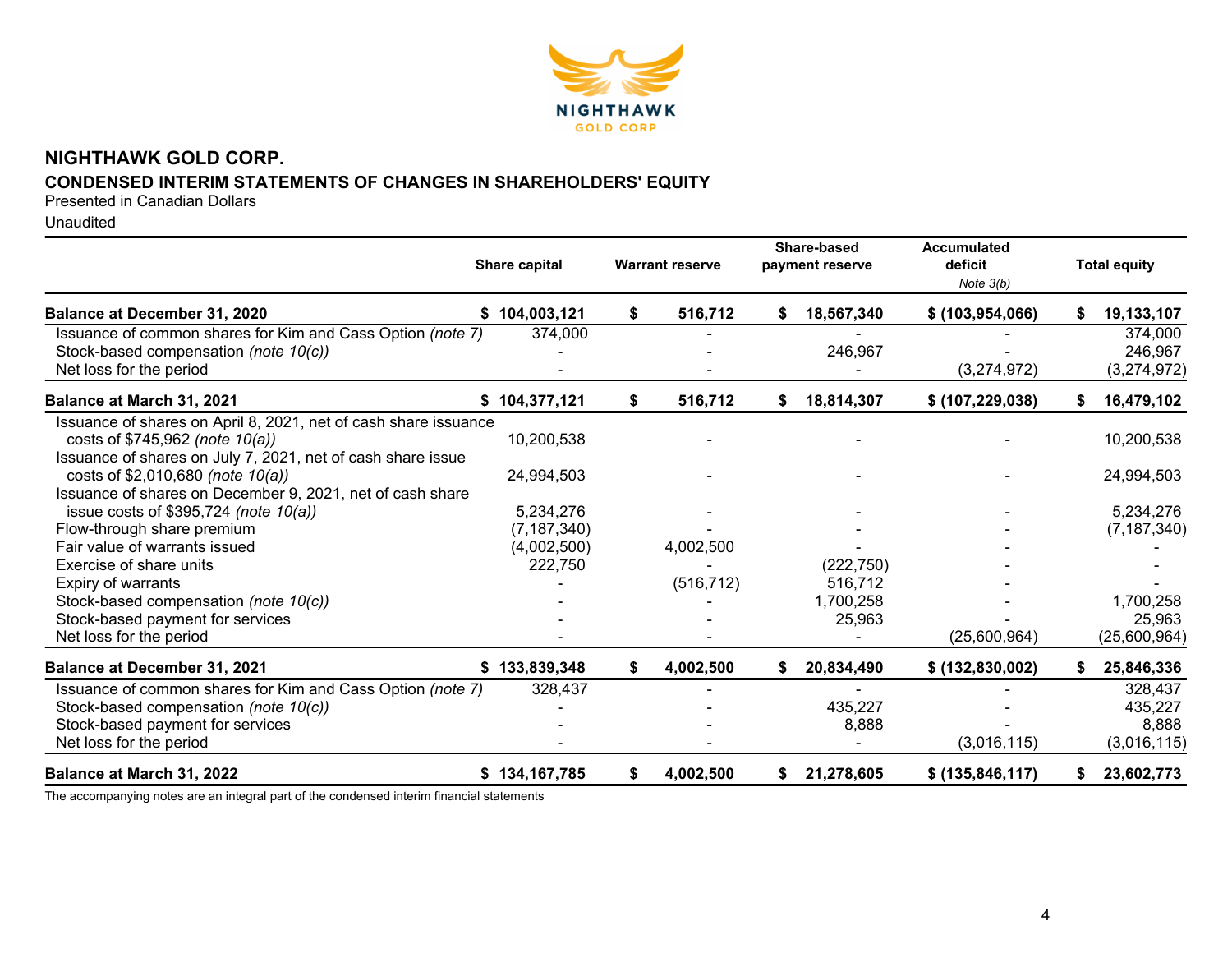

# **NIGHTHAWK GOLD CORP. CONDENSED INTERIM STATEMENTS OF CASH FLOWS**

Presented in Canadian Dollars Unaudited

| For the three months ended March 31,           | 2022                   | 2021        |
|------------------------------------------------|------------------------|-------------|
| Cash provided by (used in)                     |                        |             |
| <b>Operations</b>                              |                        |             |
| Net loss for the period                        | $(3,016,115)$ \$<br>\$ | (3,274,972) |
| Items not involving cash:                      |                        |             |
| Stock-based compensation                       | 435,227                | 246,967     |
| Gain on debt settlement                        | (21, 563)              | (26,000)    |
| Flow-through share premium                     | (459, 723)             | (601, 276)  |
| Stock-based payment for services               | 8,888                  |             |
| Depreciation                                   | 923                    |             |
| Change in non-cash working capital:            |                        |             |
| Amounts receivable                             | 19,238                 | (212, 206)  |
| Prepaid expenses and supplies                  | (569, 286)             | 100,804     |
| Accounts payable and accrued liabilities       | 1,362,715              | 535,186     |
|                                                | (2, 239, 696)          | (3,231,497) |
| Investing                                      |                        |             |
| Purchase of property, plant and equipment      | (110, 800)             |             |
| Acquisition costs                              | (32, 689)              | (40, 396)   |
|                                                | (143, 489)             | (40, 396)   |
| Decrease in cash                               | (2,383,185)            | (3,271,893) |
| Cash and cash equivalents, beginning of period | 13,827,773             | 8,309,832   |
| Cash and cash equivalents, end of period       | 11,444,588 \$          | 5,037,939   |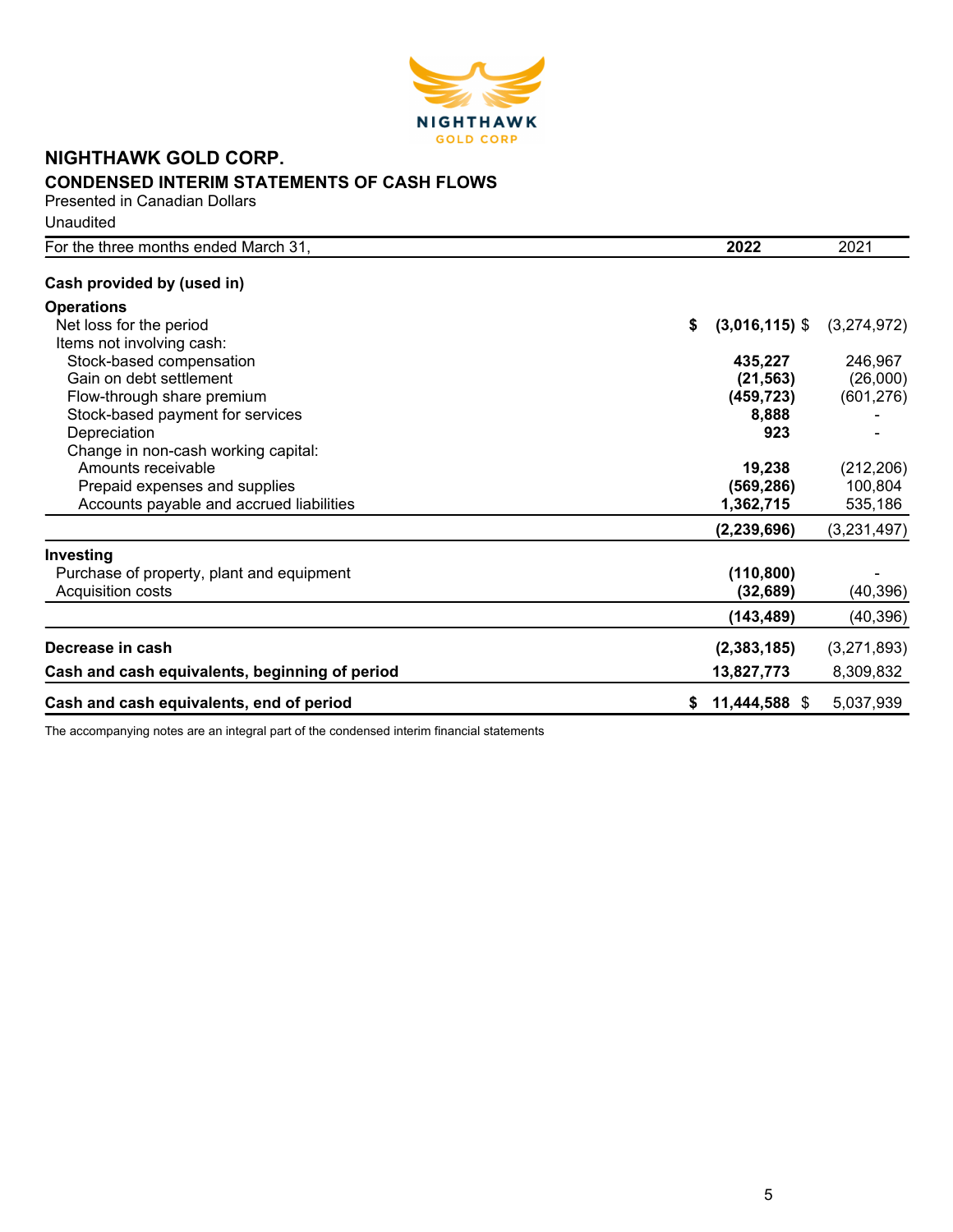

Unaudited

For the three months ended March 31, 2022 and 2021

# **1. NATURE OF OPERATIONS**

Nighthawk Gold Corp. ("**Nighthawk**" or the "**Company**") was incorporated on January 8, 2004 under the Business Corporations Act (Ontario) and is a publicly listed Canadian junior resource company with exploration and evaluation assets in Canada. Nighthawk is engaged in the identification, acquisition, exploration and evaluation of gold properties, is listed on the Toronto Stock Exchange ("**TSX**"), and trades under the symbol NHK. To date, Nighthawk has not earned any revenue from operations. The Company's registered office is located at Suite 301, 141 Adelaide Street West, Toronto, Ontario, Canada, M5H 3L5.

On January 1, 2022, the Company vertically amalgamated its wholly-owned and controlled subsidiary Golden Sierra Inc., which was inactive during the years ended December 31, 2021 and 2020.

The condensed interim financial statements for the three months ended March 31, 2022 and 2021 have been approved for issue by the Board of Directors on May 12, 2022.

Nighthawk is in the exploration stage and is subject to risks and challenges similar to companies in a comparable stage. These risks include, but are not limited to, the challenges of securing adequate capital in view of exploration, development and operational risks inherent in the mining industry; changes in government policies and regulations; the ability to obtain the necessary environmental permitting; challenges in future profitable production or, alternatively Nighthawk's ability to dispose of its exploration and evaluation assets on an advantageous basis; as well as global economic, precious and base metal price volatility; all of which are uncertain.

During the period, there was a continued global outbreak of COVID-19, which has had a significant impact on businesses through the restrictions put in place by the Canadian governments regarding travel, business operations and isolation/quarantine orders. At this time, it is unknown the extent of the impact the COVID-19 outbreak may have on the Company as this will depend on future developments that are highly uncertain and that cannot be predicted with confidence. These uncertainties arise from the inability to predict the ultimate geographic spread of the disease, and the duration of the outbreak, including the duration of travel restrictions, business closures or disruptions, and quarantine/isolation measures that are currently, or may be put, in place by Canada and other countries to fight the virus. While the full extent of the impact remains unknown, we anticipate this outbreak may continue to cause supply chain disruptions, and staff shortages, all of which may negatively impact the Company's business and financial condition.

In light of the current pandemic, Nighthawk has taken precautions to ensure the safety and well-being of all personnel at site, as well as the surrounding communities. As of the date of this document, the Company is not aware of any site personnel having contracted COVID-19.

## **2. BASIS OF PRESENTATION**

These unaudited condensed interim financial statements have been prepared in accordance with IAS 34 - Interim Financial Reporting on the basis of International Financial Reporting Standards ("**IFRS**") and interpretations as approved by the International Accounting Standards Board ("**IASB**") and are presented in Canadian dollars.

These unaudited condensed interim financial statements have been prepared on a going concern basis, under the historical cost convention, except fair value through profit and loss assets which are carried at fair value, and have been prepared using the accrual basis of accounting except for cash flow information.

The unaudited condensed interim statement of cash flows shows the changes in cash arising during the period from operating activities, investing activities and financing activities.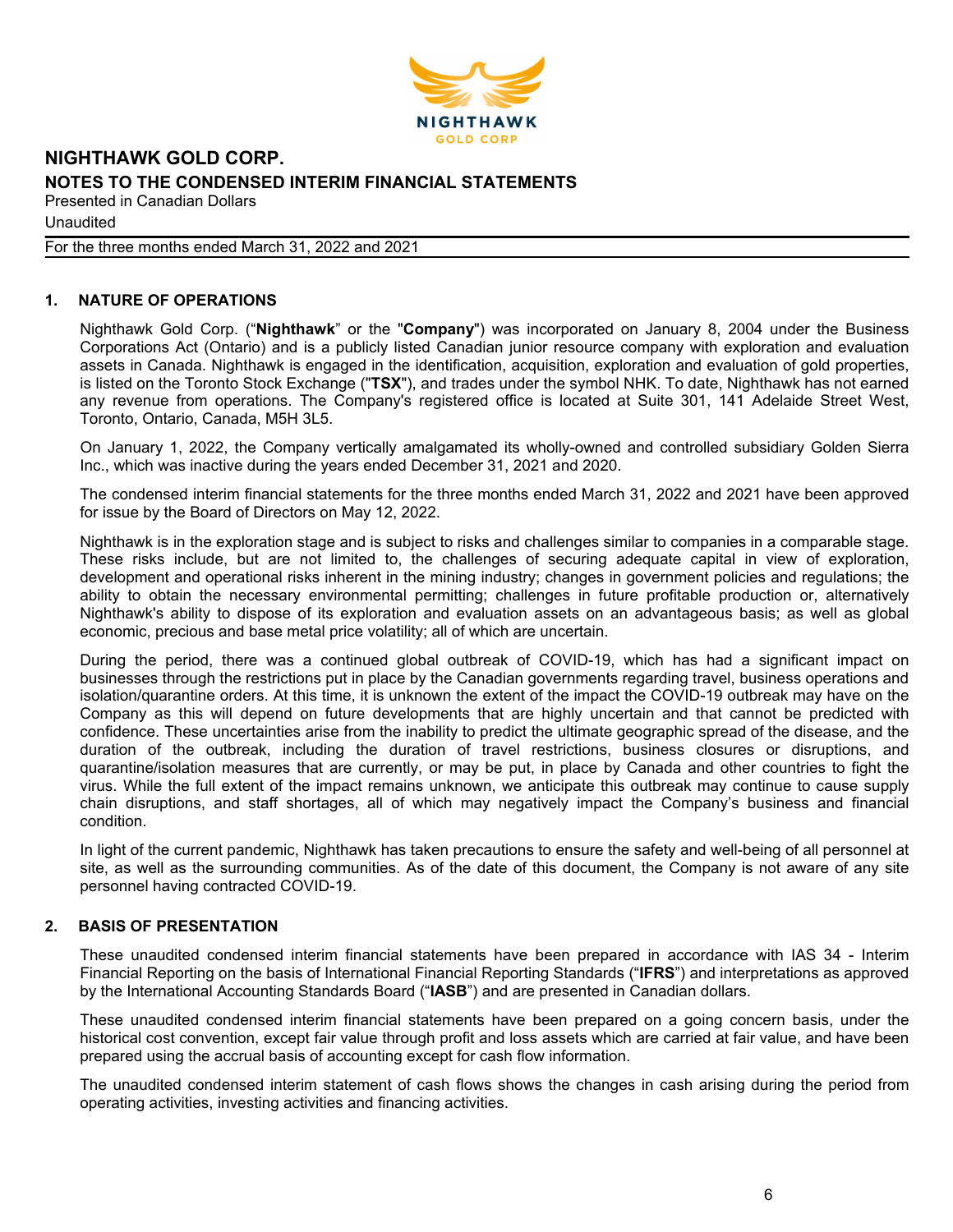

Unaudited

For the three months ended March 31, 2022 and 2021

# **3. SIGNIFICANT ACCOUNTING POLICIES**

The financial framework and accounting policies applied in the preparation of these unaudited condensed interim financial statements are consistent with those as disclosed in its most recently completed audited consolidated financial statements for the fiscal year ended December 31, 2021.

## **(a) Property, Plant and Equipment**

Property, plant and equipment are carried at cost, less accumulated depreciation and accumulated impairment losses.

The cost of an item of property, plant and equipment consists of the purchase price, any costs directly attributable to bringing the asset to the location and condition necessary for its inteded use and an initial estimate of the costs of dismantling and removing the item and restoring the site on which its located.

The carrying amounts of property, plant, and equipment (including initial and subsequent capital expenditure) are amortized to their estimated residual value over the estimated useful lives of the specific assets concerned. Amortization is provided using the straight line basis evenly over the estimated useful lives of the property, plant and equipment:

Mining equipment 10 years

Amortization methods, useful lives and residual values are reviewed at each financial year end and adjusted if appropriate.

## **4. CRITICAL ACCOUNTING ESTIMATES AND SIGNIFICANT JUDGMENTS**

The preparation of these condensed interim financial statements requires management to make certain estimates and assumptions that affect the reported amounts of assets and liabilities at the date of the condensed interim financial statements and reported amounts of revenues and expenses during the reporting period. Actual outcomes could differ from these estimates. These financial statements include estimates which, by their nature, are uncertain. The impacts of such estimates are pervasive throughout the financial statements, and may require accounting adjustments based on future occurrences. Revisions to accounting estimates are recognized in the period in which the estimate is revised and future periods if the revision affects both current and future periods. These estimates are based on historical experience, current and future economic conditions and other factors, including expectations of future events that are believed to be reasonable under the circumstances.

The Company has identified the following areas where estimates, assumptions and judgments are made and where actual results may differ from the estimates under different assumptions and conditions and may materially affect financial results of the Company's statements of financial position reported in future periods.

#### *Significant Accounting Estimates*

#### **(a) Share-Based Payments**

The determination of the fair value of stock options or warrants using the Black-Scholes option pricing model, requires the input of highly subjective assumptions, including the expected price volatility. Changes in the subjective input assumptions could materially affect the fair value estimate.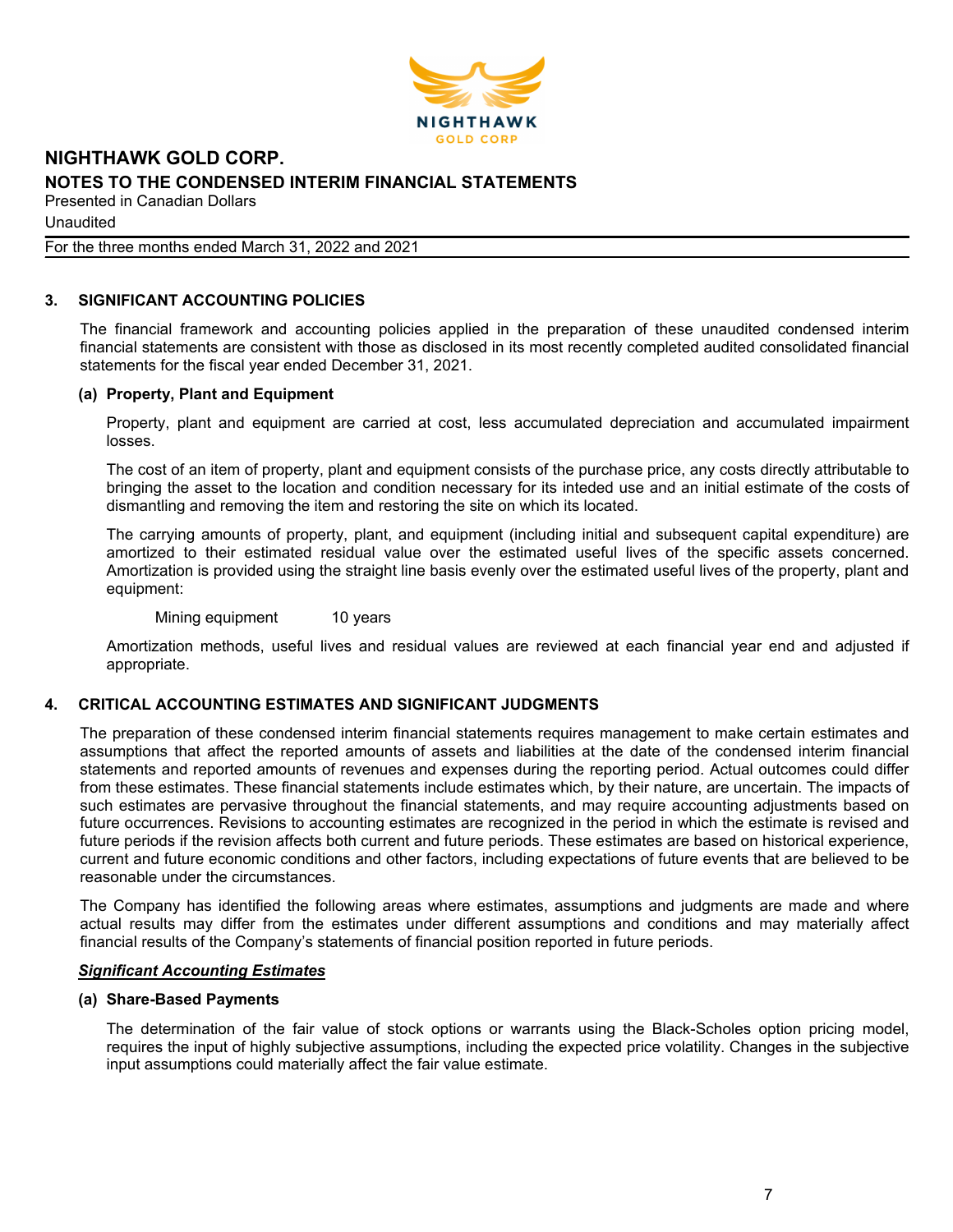

Unaudited

For the three months ended March 31, 2022 and 2021

# **4. CRITICAL ACCOUNTING ESTIMATES AND SIGNIFICANT JUDGMENTS (continued)**

## **(b) Reclamation Provision**

The Company assesses its reclamation and remediation provisions at each reporting period or when new material information is available. The amounts recorded for reclamation and remediation provisions are based on estimates prepared by third party environmental specialists, if available, or by persons within the Company who have the relevant skills and experience. These estimates are based on remediation activities required by environmental laws, the expected timing of cash flows, and the pre-tax risk-free interest rates on which the estimated cash flows have been discounted. These estimates also include an assumption of the rate at which costs may inflate in future periods. Actual results could differ from these estimates. The estimates are related to the nature, cost and timing of the work to be completed, and may change with future changes to costs, environmental laws and regulations and remediation practices.

#### *Significant Accounting Judgments*

#### **(a) Going Concern**

These condensed interim financial statements have been prepared on a going concern basis and do not reflect the adjustments to the carrying values of assets and liabilities and the reported expenses and balance sheet classifications that would be necessary if the Company were unable to realize its assets and settle its liabilities as a going concern in the normal course of operations. Management has applied judgment in the assessment of the Company's ability to continue as a going concern, considering all available information, and concluded that the going concern assumption is appropriate for a period of at least twelve months following the end of the reporting period. Given the judgment involved, actual results may lead to a materially different outcome.

#### **(b) Exploration and Evaluation Expenditures**

The application of the Company's accounting policy for exploration and evaluation expenditure requires judgment to determine whether future economic benefits are likely, from either future exploitation or sale, or whether activities have not reached a stage that permits a reasonable assessment of the existence of reserves.

#### **(c) Current and Deferred Taxes**

Tax regulations are very complex and changing regularly. As a result, the Company is required to make judgments about the tax applications, the timing of temporary difference reversals, and the estimated realization of tax assets. Also, all tax returns are subject to further government's reviews, with the potential reassessments. All those facts can impact current and deferred tax provisions, deferred tax assets and liabilities, and operation results.

## **5. RESTRICTED CASH**

During fiscal 2011, Nighthawk posted two irrevocable standby letters of credit with a Canadian chartered bank in the amount of \$401,000 (collectively, the "**Permit LOC's**") to provide security under its land use permit and water access licence for the existing reclamation work associated with the Damoti Reclamation Obligation *(notes 7 and 9)* as well as with its exploration activities relating to the Indin Lake Gold Property in the Northwest Territories, Canada. In March 2012, Nighthawk posted additional security of \$78,000 (the "**Additional Security**") upon receiving approval on its updated land use permit, which was submitted to support its expanded exploration activities on its Indin Lake Gold Property. During fiscal 2019, Nighthawk received its renewed land use permit and water access licence, thereby approving its exploration activities over the next 5 years, expiring in February 2024, and which are extendible up to February 2026. The Permit LOC's are secured by guaranteed investment certificates (the "**Permit GIC's**") at a Canadian chartered bank for the same amount. The Permit GIC's and the Additional Security may be recovered by Nighthawk at expiration of the land use permit and water access licence in absence of any environmental disturbances provided Nighthawk carries out activities to satisfy the Damoti Reclamation Obligation.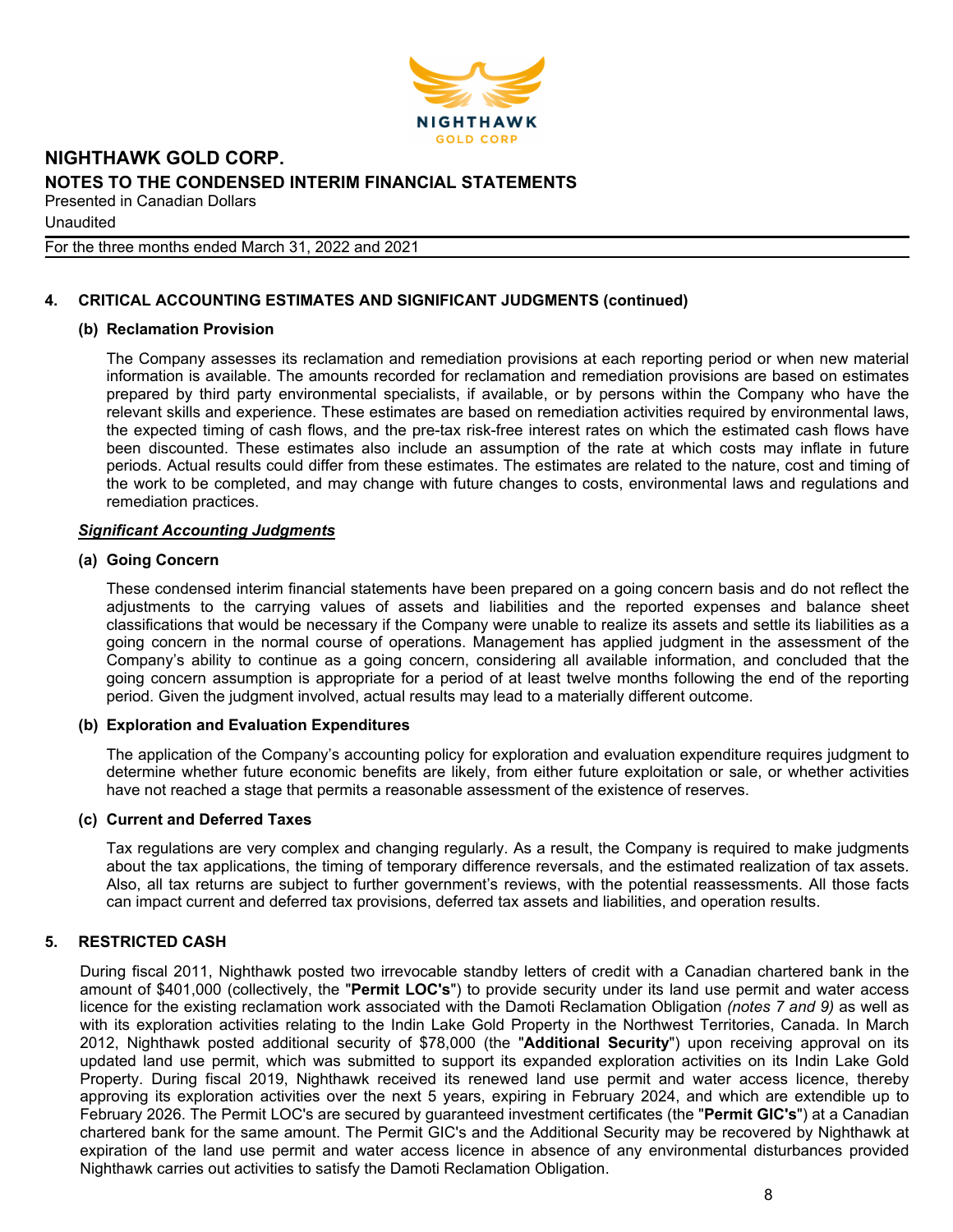

Unaudited

For the three months ended March 31, 2022 and 2021

# **5. RESTRICTED CASH (continued)**

On January 26, 2012, under the terms of its agreement to acquire 100% ownership of the mineral claims and leases of the former producing Colomac Gold Mine (the "**Colomac Gold Project**") *(note 7)*, Nighthawk entered into three letters of credit totaling \$5,000,000 at a Canadian chartered bank in favour of Aboriginal Affairs and Northern Development Canada ("**AANDC**") to secure Nighthawk's service obligation to perform reclamation services on three other sites as follows: \$3,000,000 for the Diversified site, \$1,000,000 for the Spider Lake site and \$1,000,000 for the Chalco Lake site (collectively, the "**Colomac LOC's**") *(note 8)*. The Colomac LOC's are secured by guaranteed investment certificates (the "**Colomac GIC's**") at a Canadian chartered bank for the same amounts. Upon completion of the service obligation with respect to each reclamation site to the satisfaction of an independent third party engineer, the Colomac LOC's with respect to each site will be released and the hold restriction on the related Colomac GIC will be eliminated. At any time, the Company may terminate the liability relating to this service obligation, but as a consequence would relinquish the related Colomac GIC still held as security against the Colomac LOC's at that time.

In Fiscal 2013, the reclamation activities at the Chalco Lake site were completed and the approval of the third party engineer was obtained. As a result, the Colomac LOC with respect to the Chalco Lake site was released and the hold restriction on \$1,000,000 was eliminated at that time *(note 8)*.

|                                                | Permit           | Colomac | Total                  |
|------------------------------------------------|------------------|---------|------------------------|
|                                                | security / Other | GIC's   | restricted cash        |
| Balance - December 31, 2021 and March 31, 2022 | 749,566 \$       |         | 4,000,000 \$ 4,749,566 |

## **6. PROPERTY PLANT AND EQUIPMENT**

|                      |         | Accumulated  |     |         |
|----------------------|---------|--------------|-----|---------|
| As at March 31, 2022 | Cost    | amortization |     | Net     |
| Mining equipment     | 110.800 |              | 923 | 109.877 |

Mining equipment consists of earthmoving equipment primarily used in the maintenance and upkeep of the camp, airstrip and surrounding area. All equipment was purchased during the three months ended March 31, 2022.

## **7. EXPLORATION AND EVALUATION EXPENDITURES**

#### **Indin Lake Gold Property**

In August 2008, Nighthawk acquired 6 mining leases and 6 mining claims (the "**Damoti Lake Property**") which lie within Nighthawk's Indin Lake Gold Property in the Indin Lake Greenstone Belt located approximately 200 kilometres north of Yellowknife, Northwest Territories. The Damoti Lake Property is subject to an existing 2% net smelter return royalty. Nighthawk has carried out environmental assessments using a third party specialist and has estimated the cost of the Damoti Reclamation Obligation to be \$910,329 (December 31, 2021 - \$910,329) *(note 9)*.

Upon acquisition, a reclamation obligation existed at the Damoti Lake Property (the "**Damoti Reclamation Obligation**"). At the time of acquisition, the estimated cost of the Damoti Reclamation Obligation could not be reliably measured. Nighthawk has capitalized the Damoti Reclamation Obligation, and related assessment costs, as acquisition costs related to the Damoti Lake Property as the liability was assumed at acquisition. During the three months ended March 31, 2022, Nighthawk incurred \$32,689 of assessment costs which have been capitalized as acquisition costs (2021 - \$19,846).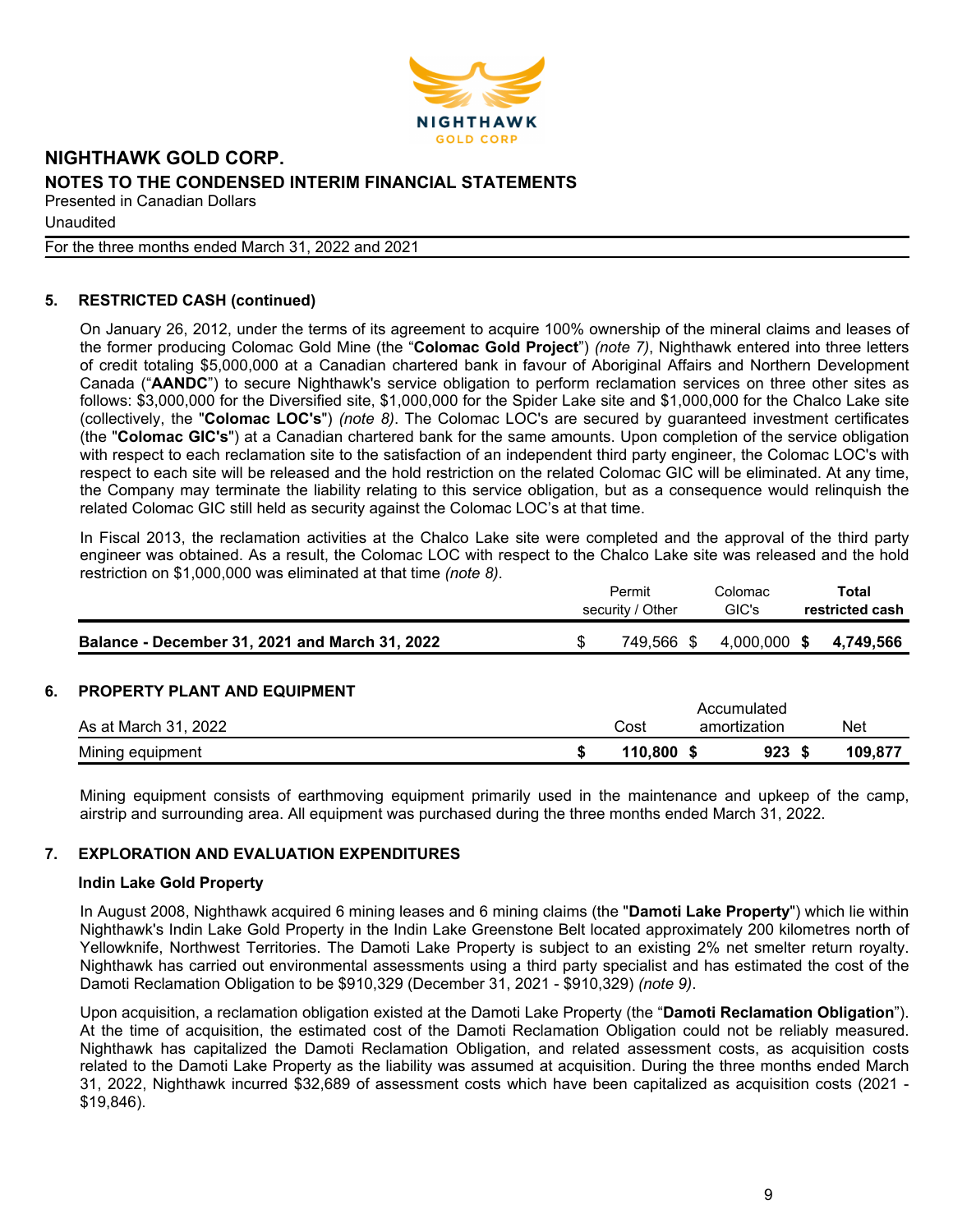

Unaudited

For the three months ended March 31, 2022 and 2021

# **7. EXPLORATION AND EVALUATION EXPENDITURES (continued)**

Under agreements dated January 7, 2011, and as amended on April 4, 2013, Nighthawk acquired 100% interest in 15 mining leases and 3 mining claims (the "**Indin Lake Properties**") within the Indin Lake Greenstone Belt, subject to existing net smelter royalties on certain claims ranging from 2% to 5%, by making payments of cash and common shares totalling \$725,000. In January and April 2011, Nighthawk staked 107 additional mining claims in the Northwest Territories which link the Indin Lake Properties and the Damoti Lake Property, thereby consolidating much of the Indin Lake Gold Property's ground. In January 2020, the Company paid an aggregate of \$280,000 in cash and issued 200,000 common shares (valued at \$282,000) to purchase certain net smelter return and net profit interest royalties on the Indin Lake Properties.

In January 2012, Nighthawk completed an agreement to acquire 100% ownership of the mineral claims and leases of the Colomac Gold Project, located within the Indin Lake Greenstone Belt and contiguous to and surrounded by Nighthawk's existing Indin Lake Gold Property in the Northwest Territories, from AANDC. As consideration for the Colomac Gold Project, Nighthawk committed to perform reclamation services on three other sites within the Indin Lake Gold Property land package which are the responsibility of AANDC: the Diversified, Chalco Lake, and Spider Lake sites. The obligation for the services is to be carried out on behalf of AANDC to a maximum of \$5,000,000. See note 8 for further details on the provision for service obligation remaining at March 31, 2022. The Company did not assume the reclamation liabilities of these three sites and is not responsible for any historical environmental liabilities associated with the Colomac Gold Project. At any time, the Company may terminate the liability relating to this service obligation, but as a consequence would relinquish the related Colomac GIC still held as security against the Colomac LOC's at that time.

Under an option agreement dated February 17, 2021, the Company acquired an option to earn a 100% interest in 4 contiguous mining leases adjacent to Nighthawk's existing Indin Lake Gold Property. As part of the terms of the option agreement, the Company has agreed to pay aggregate consideration of \$1.1 million (pursuant to the schedule below) and grant a 2.5% net smelter return ("**NSR**") royalty. In addition, the Company shall have the right, at any time, to purchase up to 100% of the NSR for up to \$2.5 million, thereby reducing the NSR to zero if the full 100% is purchased.

#### Payment Schedule:

- Upon execution of the option agreement - \$400,000 (satisfied by the issuance of 340,000 common shares of the Company valued at \$374,000; a gain on debt settlement of \$26,000 was recorded during the year ended December 31, 2021);

- On or before February 17, 2022 - \$350,000 in any proportion of common shares or cash, at Nighthawk's full discretion (satisfied by the issuance of 475**,**996 common shares of the Company valued at \$328,437 (See Note 10(a)); a gain on debt settlement of \$21,563 was recorded during the three months ended March 31, 2022); and

- On or before February 17, 2023 - \$350,000 in any proportion of common shares or cash, at Nighthawk's full discretion.

|                                                                      | December 31, 2021                                          |                                  |                     | March 31, 2022                                      |                                                |                     |
|----------------------------------------------------------------------|------------------------------------------------------------|----------------------------------|---------------------|-----------------------------------------------------|------------------------------------------------|---------------------|
| <b>Mineral Property</b>                                              | <b>Exploration and</b><br>valuation Expense<br>Capitalized | Exploration<br>Costs<br>Expensed | Cumulative<br>Total | Option &<br><b>Acquisition Costs</b><br>Capitalized | <b>Exploration</b><br>Costs<br><b>Expensed</b> | Cumulative<br>Total |
| Indin Lake Gold Property \$12,306,231 \$114,227,518 \$126,533,749 \$ |                                                            |                                  |                     |                                                     | 12,688,920 \$ 116,428,083 \$ 129,117,003       |                     |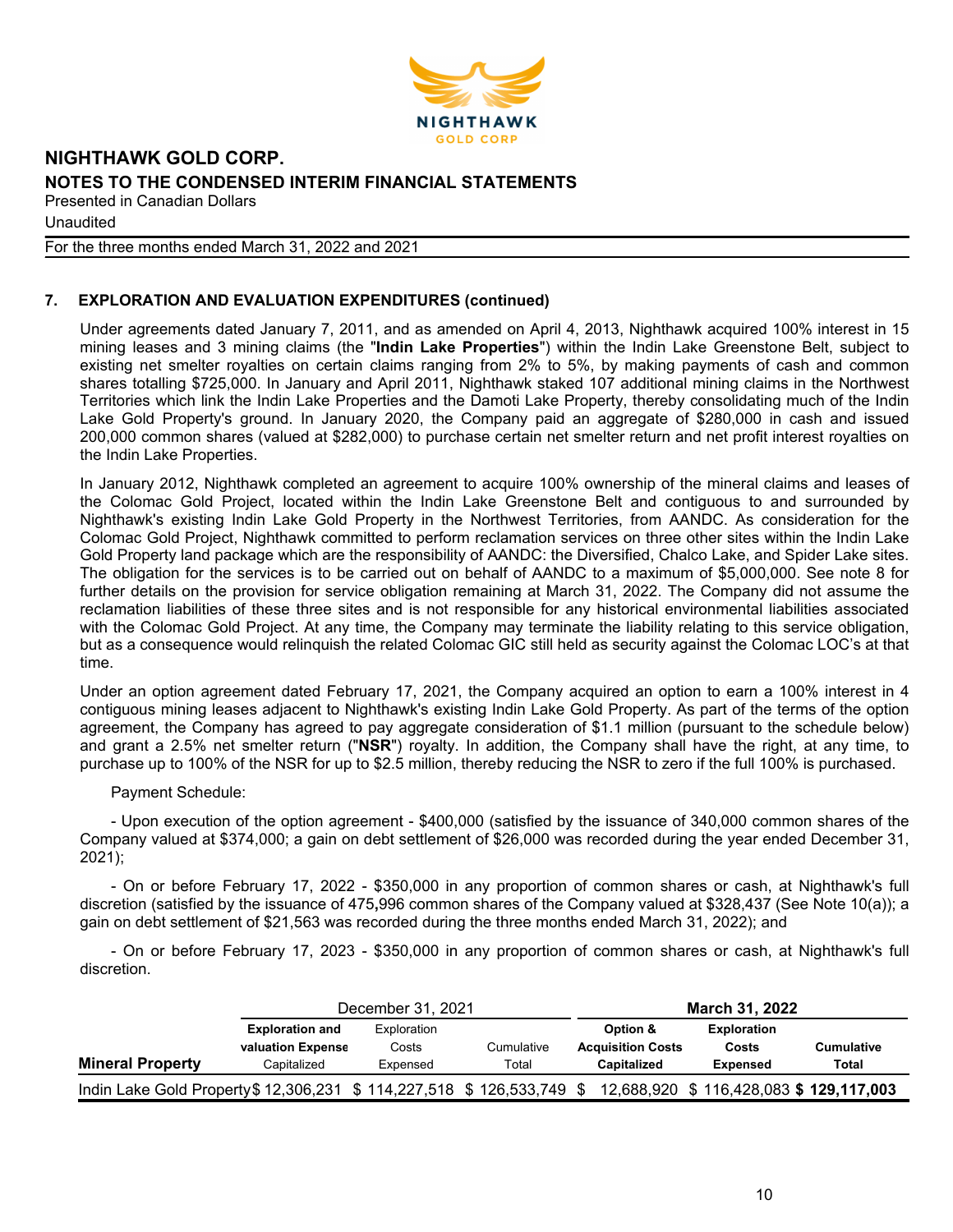

Unaudited

For the three months ended March 31, 2022 and 2021

# **7. EXPLORATION AND EVALUATION EXPENDITURES (continued)**

|                                 | Option &                 |
|---------------------------------|--------------------------|
|                                 | <b>Acquisition Costs</b> |
| Balance - December 31, 2021     | 12,306,231               |
| Option payments                 | 350,000                  |
| Acquisition costs               | 32,689                   |
| <b>Balance - March 31, 2022</b> | 12,688,920<br>S.         |

|                                                  |    | <b>Exploration and</b><br><b>Evaluation Expenses</b> |           |
|--------------------------------------------------|----|------------------------------------------------------|-----------|
| For the three months ended March 31,             |    | 2022                                                 | 2021      |
| Camp                                             | \$ | 818,461 \$                                           | 1,168,019 |
| Transportation                                   |    | 598.293                                              | 558,957   |
| Geological & consultant fees                     |    | 448.825                                              | 441,256   |
| Licenses & permits                               |    | 200,270                                              | 165,626   |
| Assaying & analytical                            |    | 133.793                                              | 313,765   |
| Administrative & other                           |    | 923                                                  | 5,991     |
| <b>Drilling</b>                                  |    |                                                      | 361,570   |
| Prospecting                                      |    |                                                      | 12,495    |
| <b>Total Exploration and Evaluation Expenses</b> | S  | 2,200,565 \$                                         | 3,027,679 |

## **8. PROVISION FOR SERVICE OBLIGATION**

As consideration for the Colomac Gold Project *(note 7)*, Nighthawk agreed to perform reclamation services on three other sites within the Indin Lake Gold Property land package which are the responsibility of AANDC: Diversified, Chalco Lake, and Spider Lake. The obligation for the reclamation services is to be carried out on behalf of AANDC to a maximum of \$5,000,000. Upon closing, Nighthawk entered into the Colomac LOC's totaling \$5,000,000 in favour of AANDC to secure Nighthawk's obligation to perform the services for each site. The Colomac LOC's are secured by the Colomac GIC's at a Canadian chartered bank for the same amounts *(note 5)*.

Nighthawk did not assume the reclamation liabilities of these three sites. Upon completion of the service obligation with respect to each site to the satisfaction of an independent third party engineer, the Colomac LOC's with respect to each site will be released and the hold restriction on the related Colomac GIC will be eliminated. At any time, the Company may terminate the liability relating to this service obligation, but as a consequence would relinquish the related Colomac GIC still held as security against the Colomac LOC's at that time. In March 2013, the reclamation activities at the Chalco Lake site were completed upon approvals of the third party engineer.

**Service Obligation**

**Balance - December 31, 2021 and March 31, 2022 \$ 3,012,314**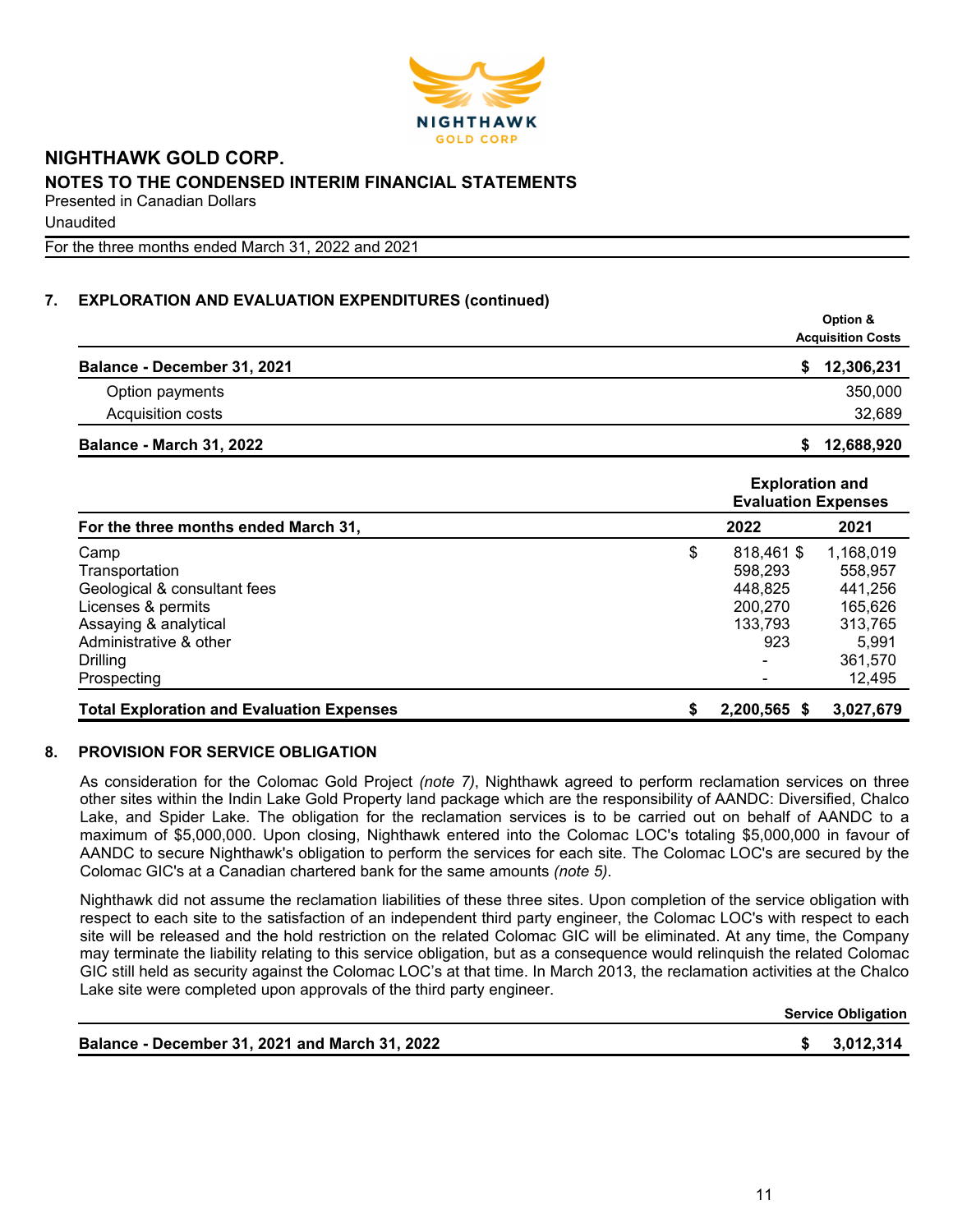

Unaudited

For the three months ended March 31, 2022 and 2021

# **9. RECLAMATION PROVISION**

Upon acquisition of the Damoti Lake Property *(note 7)*, the Damoti Reclamation Obligation existed at the Damoti Lake Property. At the time of acquisition, the estimated cost of the Damoti Reclamation Obligation could not be reliably measured. Nighthawk had since carried out environmental assessments using a third party specialist and estimated the cost of the Damoti Reclamation Obligation to be \$401,150. During the year ended December 31, 2021, an environmental assessment estimated the Damoti Reclamation Obligation and the Colomac exploration program reclamation to be \$910,329 in aggregate. The Company estimates the total reclamation provision to be \$910,329 at March 31, 2022. The significant increase was attributed to the effect of inflation on cost estimates and the remediation costs related to additional camp and infrastructure at the Colomac exploration camp. Nighthawk has posted the Permit GIC's and the additional security for an amount of \$689,566 to provide security under its land use permit and water access licence for the Damoti Reclamation Obligation as well as for exploration activities relating to the Indin Lake Gold Property. The Company is currently unable to reliably estimate when the reclamation activities will be completed.

|     | Balance - December 31, 2021 and March 31, 2022                                               |                     | 910,329                  |
|-----|----------------------------------------------------------------------------------------------|---------------------|--------------------------|
|     | <b>10. SHARE CAPITAL</b>                                                                     |                     |                          |
| (a) | <b>Common Shares</b><br><b>Authorized Capital - Unlimited common shares</b><br><b>Issued</b> |                     |                          |
|     |                                                                                              | Number of<br>shares | Consideration            |
|     | Balance - December 31, 2021                                                                  | 86,166,250          | 133,839,348              |
|     | Issuance of common shares on Kim and Cass Option (note 7)                                    | 475,996             | 328,437                  |
|     | <b>Balance - March 31, 2022</b>                                                              |                     | 86,642,246 \$134,167,785 |

#### **(b) Warrants**

|                                                | Warrants      | Allocated<br>value |
|------------------------------------------------|---------------|--------------------|
| Balance - December 31, 2021 and March 31, 2022 | 17,340,017 \$ | 4,002,500          |

During the three months ended March 31, 2022, no warrants were issued by the Company.

**Amount**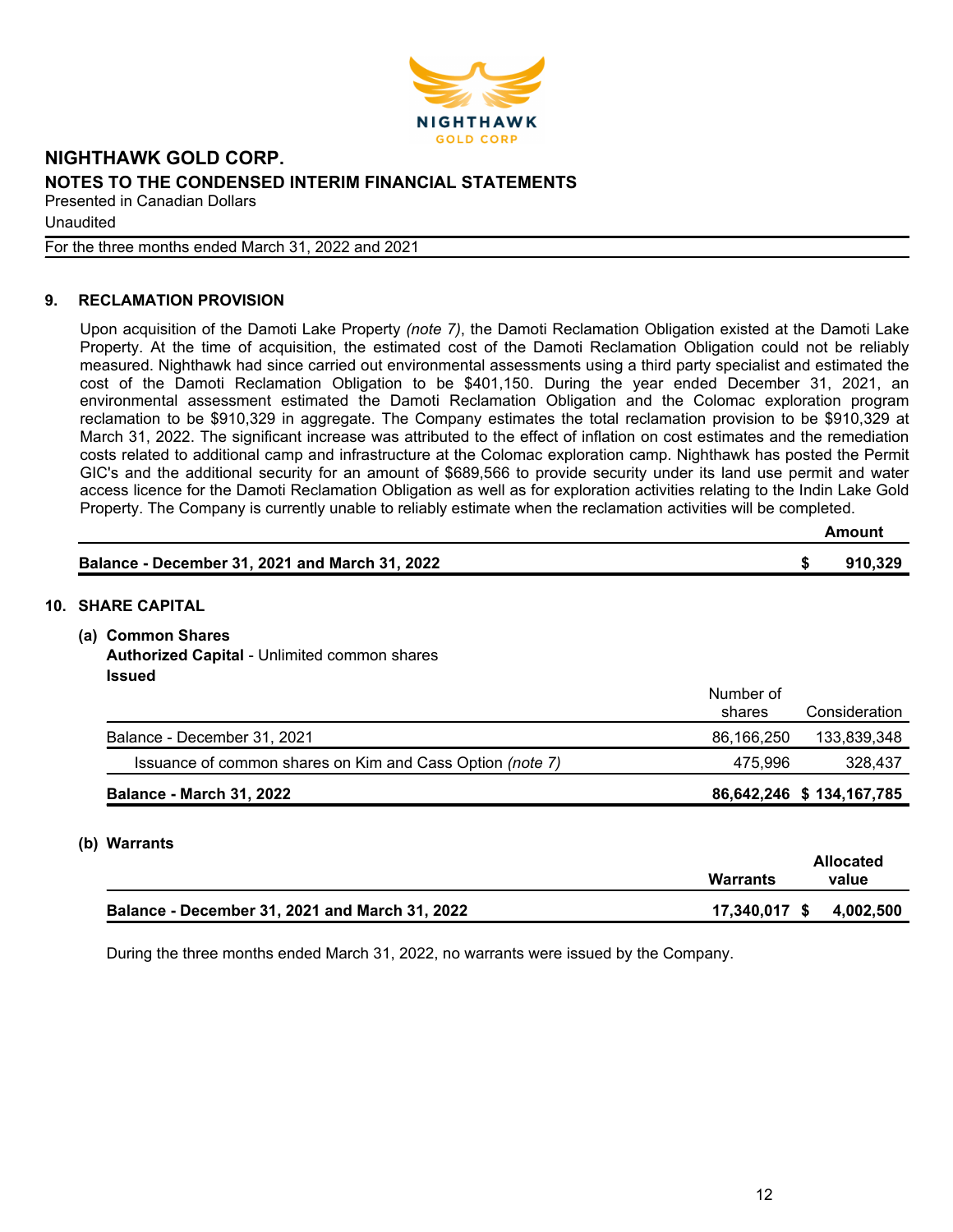

Unaudited

For the three months ended March 31, 2022 and 2021

# **10. SHARE CAPITAL (continued)**

#### **(b) Warrants (continued)**

A summary of Nighthawk's outstanding warrants at March 31, 2022 is presented below:

|                                  | Number of  |                       |                    |
|----------------------------------|------------|-----------------------|--------------------|
| <b>Issue date</b>                | warrants   | <b>Exercise price</b> | <b>Expiry date</b> |
| April 8, 2021                    | 3,666,000  | \$1.35                | April 8, 2023      |
| July 7, 2021                     | 9,927,375  | \$1.50                | July 7, 2023       |
| July 7, 2021 Broker Warrants     | 595.642    | \$1.15                | July 7, 2023       |
| December 9, 2021                 | 2,815,000  | \$1.50                | December 9, 2023   |
| December 9, 2021 Broker Warrants | 336,000    | \$1.50                | December 9, 2023   |
|                                  | 17,340,017 |                       |                    |

Option pricing models require the use of highly subjective estimates and assumptions including the expected stock price volatility. Volatility is based on the historical volatility of Nighthawk. Changes in the underlying assumptions can materially affect the fair value estimates.

#### **(c) Contributed Surplus**

#### **Share-based Payment Reserve**

| Balance - December 31, 2021<br>Stock-based compensation | \$ 20.834.490<br>435.227 |
|---------------------------------------------------------|--------------------------|
| Stock-based payment for services                        | 8,888                    |
| <b>Balance - March 31, 2022</b>                         | \$21,278,605             |

#### **Incentive Plans**

The shareholders of Nighthawk have approved a stock option plan (the "**Stock Option Plan**") and a share unit plan (the "**Share Unit Plan**" and together with the Stock Option Plan, the "**Incentive Plans**"). The Incentive Plans supersede the previous option plan of Nighthawk, however, awards outstanding under the previous option plan continue to be outstanding and governed by the previous stock option plan. The Incentive Plans are each a "rolling evergreen" plan and provide that the number of common shares of Nighthawk available for issuance from treasury under the Incentive Plans or any other security based compensation arrangement (pre-existing or otherwise, including the previous option plan), subject to adjustments, shall not exceed 10% of the issued and outstanding common shares of the Nighthawk at the time of grant. Any increase in the issued and outstanding common shares of Nighthawk will result in an increase in the available number of common shares issuable under the Incentive Plans. Any issuance of common shares from treasury pursuant to the settlement of stock options or share units granted pursuant to the Incentive Plans shall automatically replenish the number of common shares issuable under the Incentive Plans. When each option or share unit is exercise/settled (as applicable), cancelled or terminated, a common share shall automatically be made available for the grant of a stock option/share unit under the Incentive Plans.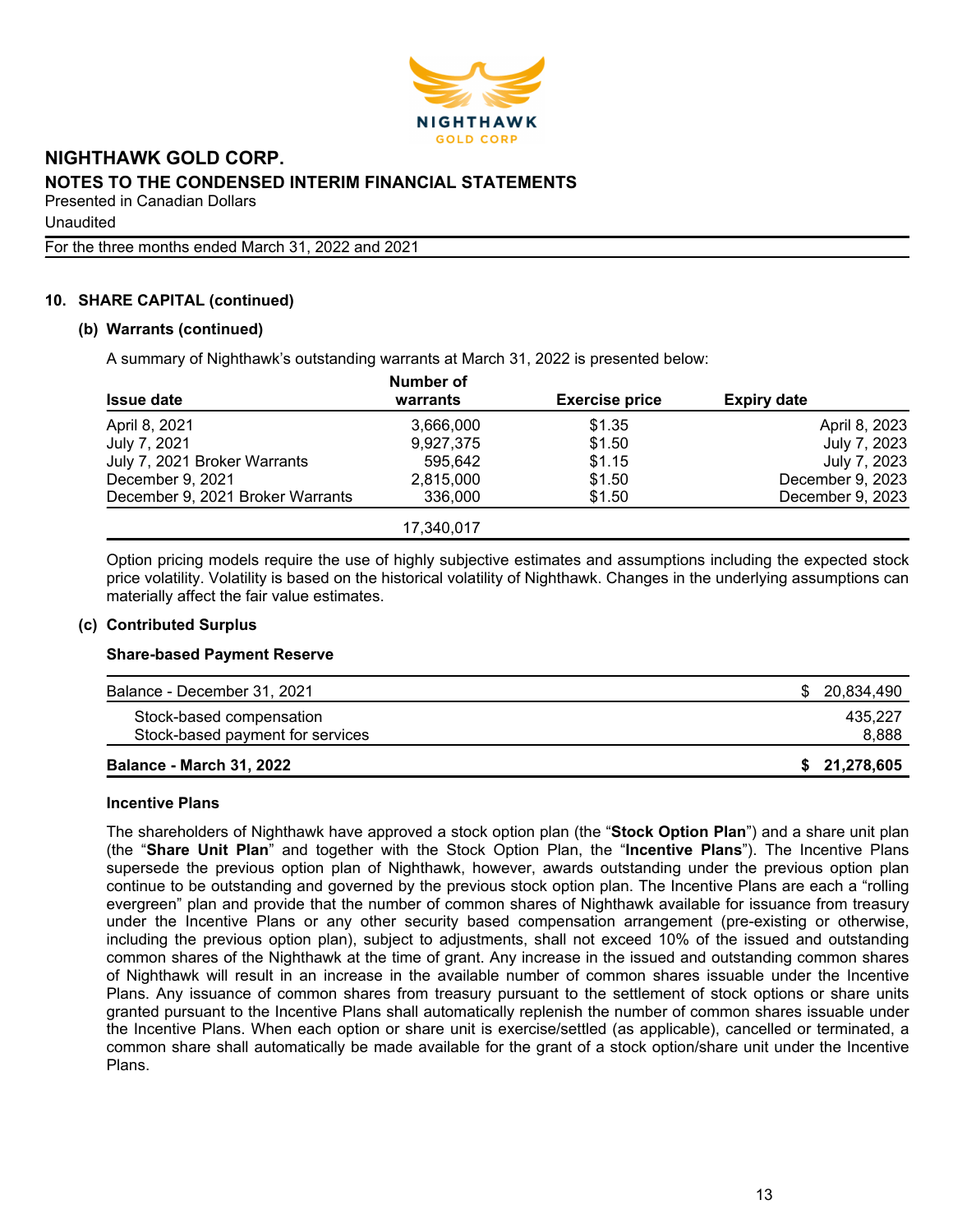

Unaudited

For the three months ended March 31, 2022 and 2021

## **10. SHARE CAPITAL (continued)**

#### **(c) Contributed Surplus (continued)**

Stock Option Plan

The Stock Option Plan provides for the issuance of stock options to acquire common shares to employees, directors, officers, consultants, and management company employees of Nighthawk. The period within which stock options may be exercised and the number of stock options which may be exercised in any such period are determined by the Board of Directors at the time of grant of such stock options, however, that the maximum term of any stock option awarded under the Stock Option Plan is ten (10) years. The exercise price per common shares under a stock option is determined by the Board of Directors, but in any event, shall not be lower than the "market price" of the common shares on the date of grant of the stock option.

|                                 | Number of<br>options | Weighted<br>average<br>exercise price |
|---------------------------------|----------------------|---------------------------------------|
| Balance - December 31, 2021     | 6,467,500 \$         | 1.50                                  |
| Granted<br>Expired              | 510,000<br>(680,000) | 0.84<br>4.00                          |
| <b>Balance - March 31, 2022</b> | 6,297,500 \$         | 1.18                                  |

During the three months ended March 31, 2022 and 2021, the following stock options were issued and valued using the Black-Scholes option pricing model parameters listed below (in each case with no dividends and a nil forfeiture rate):

|                                   |                      |                       |                                  | <b>Black-Scholes option pricing parameters</b> |                                 |                             |            |
|-----------------------------------|----------------------|-----------------------|----------------------------------|------------------------------------------------|---------------------------------|-----------------------------|------------|
| <b>Expiry date</b>                | Number of<br>options | <b>Exercise price</b> | <b>Grant date</b><br>stock price | Risk-free<br>interest rate                     | <b>Expected life</b><br>(years) | <b>Volatility</b><br>factor | Fair value |
| Three months ended March 31, 2021 |                      |                       |                                  |                                                |                                 |                             |            |
| January 1, 2026 <sup>(a)</sup>    | 250.000              | \$1.32                | \$1.32                           | 0.39%                                          | 5.0                             | 84%                         | \$0.88     |
| Three months ended March 31, 2022 |                      |                       |                                  |                                                |                                 |                             |            |
| January 25, 2027 <sup>(b)</sup>   | 510.000              | \$0.84                | \$0.71                           | 1.64%                                          | 5.0                             | 65%                         | \$0.37     |

(a) Options vest in 4 equal instalments on the date of grant and on the first, second and third anniversaries of the option grant.

(b) Options vest in 3 equal instalments on the date of grant and on the first and second anniversaries of the option grant.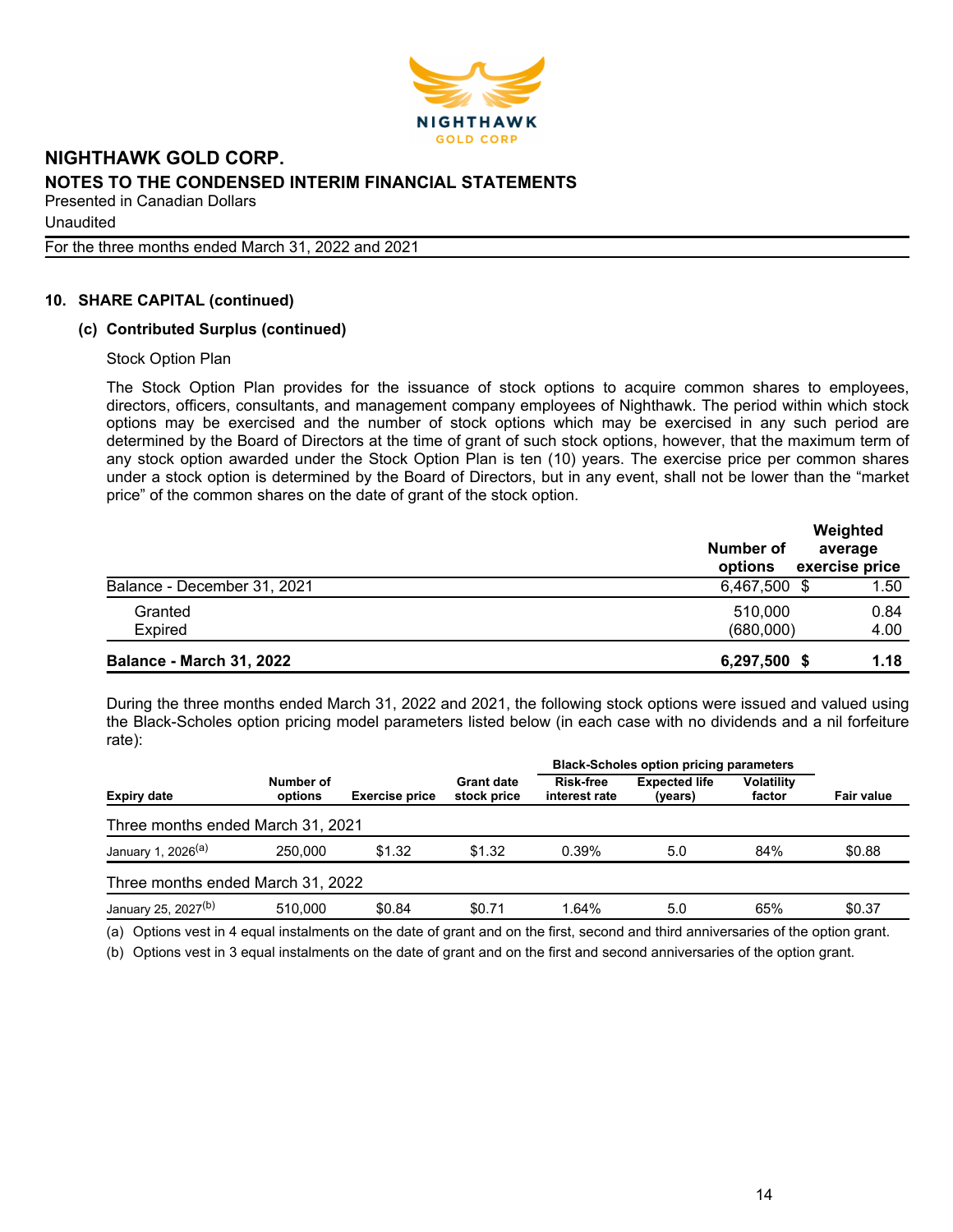

Unaudited

For the three months ended March 31, 2022 and 2021

# **10. SHARE CAPITAL (continued)**

## **(c) Contributed Surplus (continued)**

A summary of Nighthawk's outstanding stock options at March 31, 2022 is presented below:

| <b>Grant date</b>  | <b>Options</b><br>outstanding | <b>Options</b><br>exercisable | <b>Exercise price</b> | <b>Weighted average</b><br>remaining life<br>(years) |
|--------------------|-------------------------------|-------------------------------|-----------------------|------------------------------------------------------|
| September 19, 2018 | 681,000                       | 681,000                       | \$2.00                | 1.5                                                  |
| December 10, 2019  | 336,500                       | 336,500                       | \$2.10                | 2.7                                                  |
| October 5, 2020    | 75,000                        | 75,000                        | \$1.30                | 3.5                                                  |
| December 2, 2020   | 500,000                       | 250,000                       | \$1.26                | 3.7                                                  |
| January 1, 2021    | 250,000                       | 125,000                       | \$1.32                | 3.8                                                  |
| April 14, 2021     | 1,675,000                     | 558,333                       | \$1.17                | 4.0                                                  |
| October 18, 2021   | 275,000                       | 91.667                        | \$0.86                | 4.6                                                  |
| December 17, 2021  | 1,995,000                     | 665,000                       | \$0.84                | 4.7                                                  |
| January 25, 2022   | 510,000                       | 170,000                       | \$0.84                | 4.8                                                  |
|                    | 6,297,500                     | 2,952,500                     | 1.18                  | 3.5                                                  |

Option pricing models require the use of highly subjective estimates and assumptions including the expected stock price volatility. Volatility is based on the historical volatility of Nighthawk. Changes in the underlying assumptions can materially affect the fair value estimates. The options issued to non-employees were valued using the fair value of the equity instrument granted in the absence of a reliable estimate of the fair value of the goods or services received.

#### Share Unit Plan

The Share Unit Plan provides for the issuance of share units to employees, directors, officers, consultants, and management company employees of Nighthawk. Share units are units created by means of an entry on the books of Nighthawk representing the right to receive one common share (subject to adjustments) issued from treasury per share unit. The number of share units granted and any applicable vesting conditions are determined in the discretion of the Board of Directors (or a committee thereof) on the date of grant. In granting share units, the Board of Directors (or a committee thereof) may include other terms, conditions, and/or vesting criteria which are not inconsistent with the Share Unit Plan. Share units are settled by way of issuance of common shares from treasury as soon as practicable following the maturity date in accordance with the Share Unit Plan.

The grant date fair value of the share units equals the fair market value of the corresponding shares at the grant date. The fair value of these equity-settled awards is recognized as compensation expense with a corresponding increase in equity. The total amount expensed is recognized over the vesting period, which is the period over which all the specified vesting conditions should be satisfied.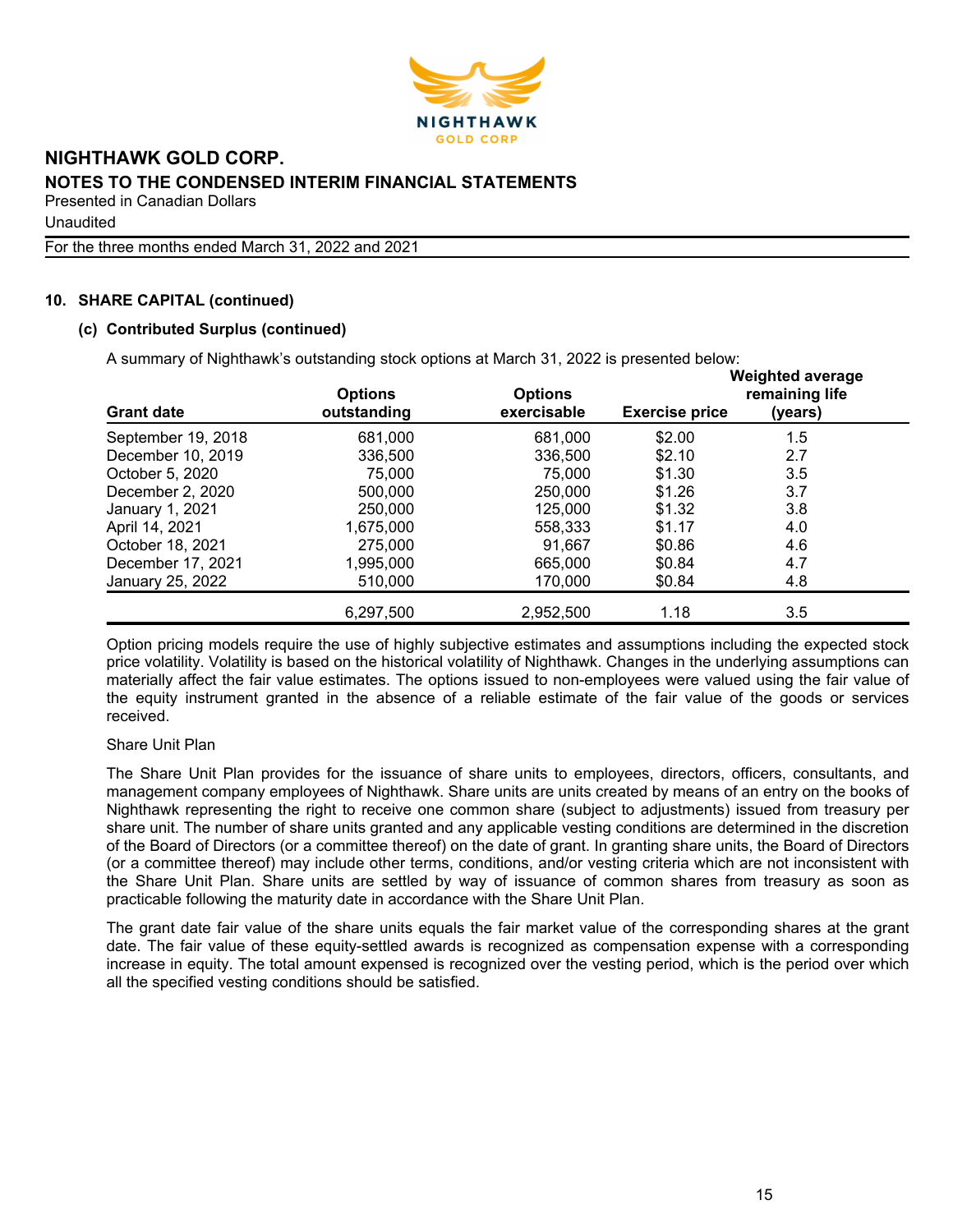

Unaudited

For the three months ended March 31, 2022 and 2021

#### **10. SHARE CAPITAL (continued)**

#### **(c) Contributed Surplus (continued)**

During the three months ended March 31, 2022, the Company did not grant any share units under its Share Unit plan. During the three months ended March 31, 2021, the Company granted 125,000 share units to an officer under its Share Unit Plan. The share units issued to the officer vest in three equal installments on the first, second and third anniversaries from the date of grant. Compensation for the three months ended March 31, 2022 was \$42,444 (three months ended March 31, 2021 - \$119,111) and was recorded as stock based compensation in the statement of loss and comprehensive loss. \$8,888 (March 31, 2021 - \$nil) was also recorded to consulting expenses, for those granted to consultants in previous years.

A continuity of Nighthawk's outstanding share units at March 31, 2022 and December 31, 2021 is presented below:

|                                                | <b>Outstanding Exercisable</b> |         |
|------------------------------------------------|--------------------------------|---------|
| Balance - March 31, 2022 and December 31, 2021 | 641.500                        | 265,000 |

#### **11. NET LOSS PER SHARE**

Net loss per share has been calculated using the weighted average number of shares outstanding during the three months ended March 31, 2022 and 2021.

|                                                    | 2022                            | 2021       |
|----------------------------------------------------|---------------------------------|------------|
| Net loss for the period                            | $$$ (3,016,115) $$$ (3,274,972) |            |
| Basic and fully diluted weighted average number of |                                 |            |
| shares outstanding during the period               | 86.404.248                      | 51,206,389 |
| Basic and fully diluted net loss per share         | $(0.03)$ \$                     | (0.06)     |

Fully diluted weighted average common shares outstanding for the three months ended March 31, 2022 and 2021 are not reflective of the outstanding stock options, share units and warrants as their exercise would be anti-dilutive in the loss per share calculation.

#### **12. RELATED PARTY DISCLOSURES**

#### **(a) Director and Executive Management Compensation**

Directors and executive management's compensation for the three months ended March 31, 2022 and 2021 consisted of the following:

|                                        | 2022    | 2021    |
|----------------------------------------|---------|---------|
| Cash compensation                      | 222.849 | 215,273 |
| <b>Employment benefits</b>             | 12,627  | 3,300   |
| Fair value of stock-based compensation | 405.761 | 210,190 |
|                                        | 641.237 | 428,763 |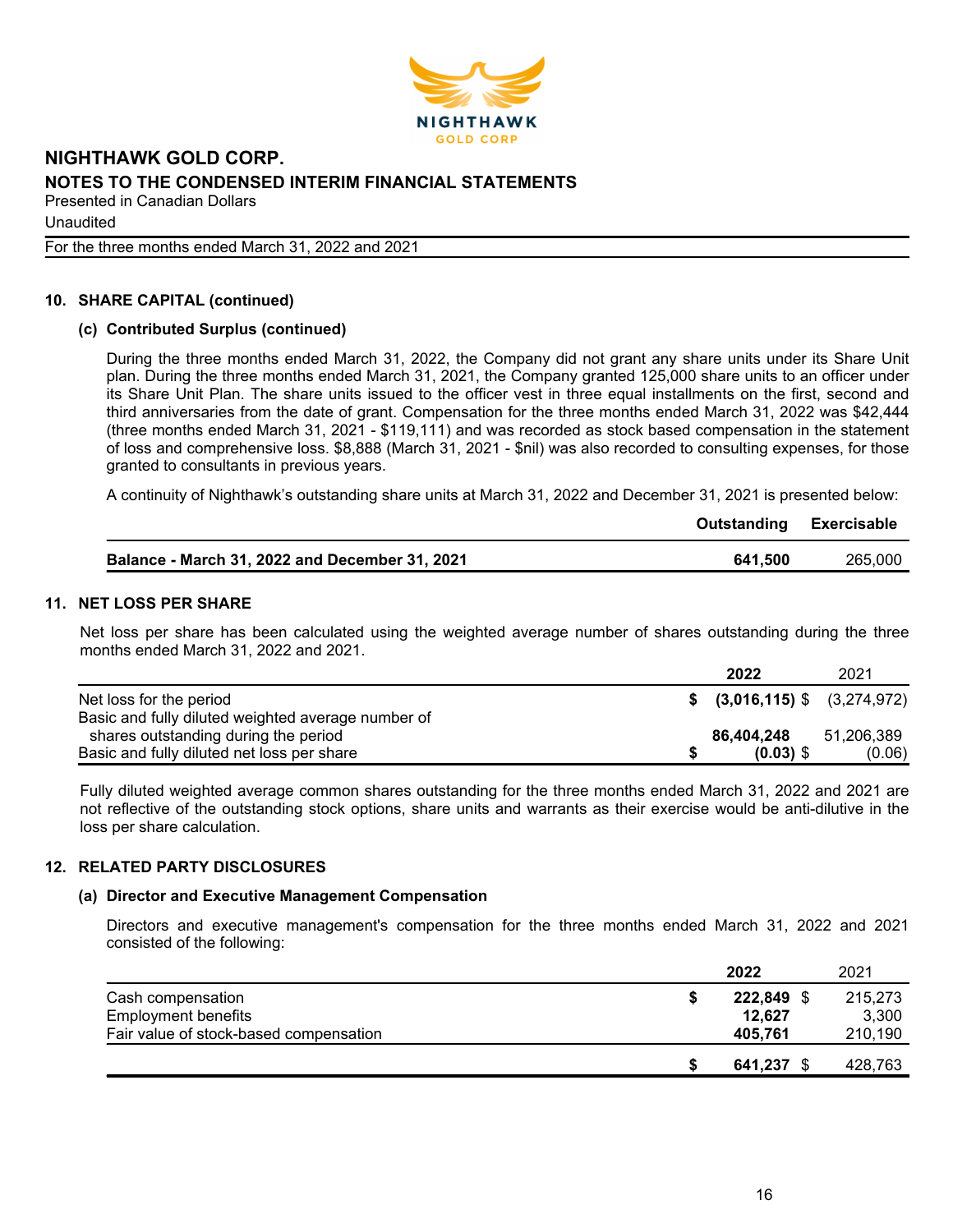

Unaudited

For the three months ended March 31, 2022 and 2021

# **12. RELATED PARTY DISCLOSURES (continued)**

#### **(b) Director and Executive Management Transactions**

The aggregate value of transactions and outstanding balances relating to entities over which directors and executive management have control or significant influence were as follows:

|                               | <b>Transaction value</b><br>for the period ended<br>Balance outstanding as at |  |                  |   |                       |  |                     |  |                      |
|-------------------------------|-------------------------------------------------------------------------------|--|------------------|---|-----------------------|--|---------------------|--|----------------------|
| <b>Transaction</b>            | Note                                                                          |  | March 31<br>2022 |   | March 31<br>2021      |  | December 31<br>2021 |  | December 31.<br>2020 |
| Geological consulting<br>Rent | '1)<br>(2)                                                                    |  | ۰<br>15.057      | S | $20,000$ \$<br>15.057 |  | ٠                   |  |                      |
|                               |                                                                               |  | 15,057           |   | 35,057 \$             |  | -                   |  |                      |

(1) During the period ended March 31, 2022, Nighthawk paid geological consulting fees of \$nil (three months ended March 31, 2021 - \$20,000) to Byron Geological Inc., a company controlled by Dr. Michael Byron, the former Chief Executive Officer and a former Director of Nighthawk. At March 31, 2022, the balance owed was \$nil (December 31, 2021 - \$nil).

(2) During the period ended March 31, 2022, the Company paid rent and office costs of \$15,057 (three months ended March 31, 2021 - \$15,057) to 2756189 Ontario Inc., a company controlled by Northfield Capital Corporation, a shareholder of Nighthawk and a company with a common director (Morris Prychidny) and officer (Michael Leskovec). At March 31, 2022, the balance owed was \$nil (December 31, 2021 - \$nil).

## **13. MANAGEMENT OF CAPITAL RISK**

Nighthawk's capital management objective is to obtain adequate levels of funding to support its exploration activities, to obtain corporate and administrative functions necessary to support organizational functioning and obtain sufficient funding to further the identification and development of precious metal deposits. Achieving this objective requires management to consider the underlying nature of exploration activities, availability of capital, the cost of various capital alternatives and other factors.

Nighthawk raises capital, as necessary, to meet its needs and take advantage of perceived opportunities and, therefore, does not have a numeric target for its capital structure. Funds are primarily secured through equity capital raised by way of private placements. There can be no assurance that Nighthawk will be able to continue raising equity capital in this manner.

Establishing and adjusting capital requirements is a continuous management process. Exploration involves a high degree of "discovery" risk and substantial uncertainties about the ultimate ability of Nighthawk to achieve positive cash flows from operations. Consequently, management primarily funds Nighthawk's exploration activities and administrative costs by issuing share capital rather than using other capital sources that require fixed repayments of principal or interest. Nighthawk will continue to assess new properties and seek to acquire an interest in additional properties if it feels there is sufficient geologic or economic potential and if it has adequate financial resources to do so.

Development activities may begin once a property's mineral reserves are estimated and Nighthawk makes a positive production decision. At this point, management may consider other sources of financing such as senior debt or convertible debentures as a means to reduce equity dilution.

Nighthawk's capital under management at March 31, 2022 includes share capital of \$134,167,785 (December 31, 2021 - \$133,839,348).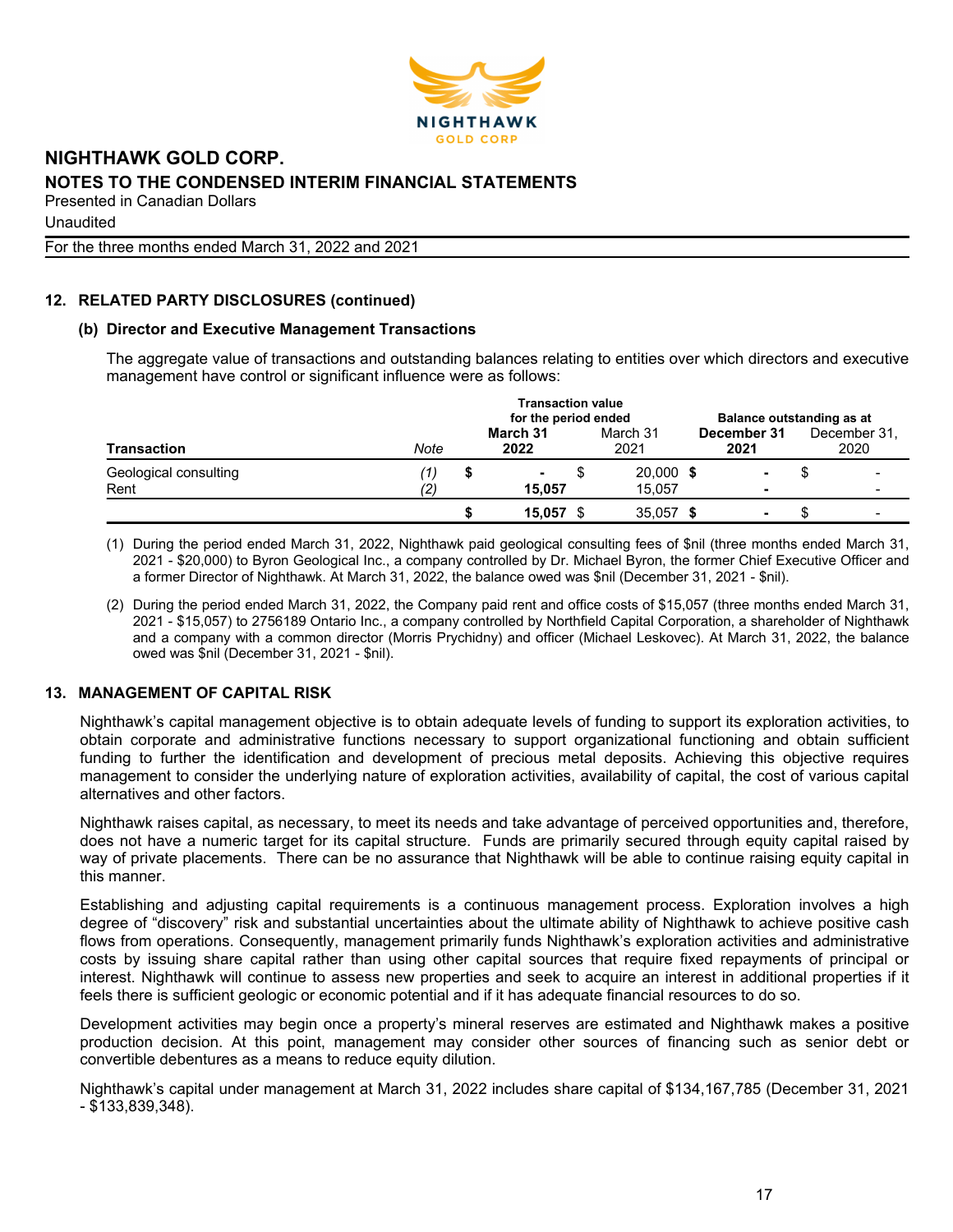

Unaudited

#### For the three months ended March 31, 2022 and 2021

#### **13. MANAGEMENT OF CAPITAL RISK (continued)**

Nighthawk invests all capital that is surplus to its immediate operational needs in short-term, liquid and highly rated financial instruments, such as cash, and short-term guarantee deposits, all held with major Canadian financial institutions.

There were no changes in Nighthawk's approach to capital management during the three month ended March 31, 2022 and Nighthawk is not subject to any externally imposed capital requirements other than the restricted cash held as guaranteed investment certificates at a Canadian chartered bank as security for the letters of credit posted with respect to Damoti Reclamation Obligation and the Colomac Security *(note 5)*.

As of March 31, 2022, Nighthawk had \$6,410,631 of flow-through expenditure obligations remaining, which must be expended by December 31, 2022.

#### **14. MANAGEMENT OF FINANCIAL AND OTHER RISK**

Nighthawk's financial instruments are exposed to financial risks as summarized below:

#### **(a) Fair Value**

The carrying amount of cash and cash equivalents, amounts receivable, and accounts payable and accrued liabilities represent their fair value due to their short-term nature. The fair value of the restricted cash are equal to its carrying value. Fair value represents the amount that would be exchanged in an arm's length transaction between willing parties and is best evidenced by a quoted market price if one exists.

#### **(b) Credit Risk**

Nighthawk's credit risk is primarily attributable to cash and cash equivalents and amounts receivable. Nighthawk has no significant concentration of credit risk arising from operations. Restricted cash consists of guaranteed investment certificates, which secure Nighthawk's two irrevocable standby letters of credit with a Canadian chartered bank *(note 5)* which Nighthawk considers to be a reputable financial institution. Management therefore believes the risk of loss to be remote.

#### **(c) Liquidity Risk**

Nighthawk's approach to managing liquidity risk is to ensure that it will have sufficient liquidity to meet liabilities when due. As at March 31, 2022, Nighthawk had a cash balance of \$11,444,588 (December 31, 2021 - \$13,827,773) to settle current liabilities of \$2,375,200 (December 31, 2021 - \$1,012,485). All of Nighthawk's financial trade liabilities have contractual maturities of 30 days or less and are subject to normal trade terms.

#### **(d) Interest Rate Risk**

Nighthawk's cash primarily includes highly liquid bank deposits that earn a fixed rate of interest thereon. Due to the short-term nature of these financial instruments, fluctuations in market rates do not have a significant impact on estimated fair values as of March 31, 2022. The restricted cash is not subject to cash flow interest rate risk due to the fixed rate of interest thereon. Future cash flows from interest income on cash will be affected by interest rate fluctuations. Nighthawk manages interest rate risk by maintaining an investment policy for short-term investments. This policy focuses primarily on preservation of capital and liquidity. Nighthawk is exposed to interest rate price risk on fixed interest rate instruments.